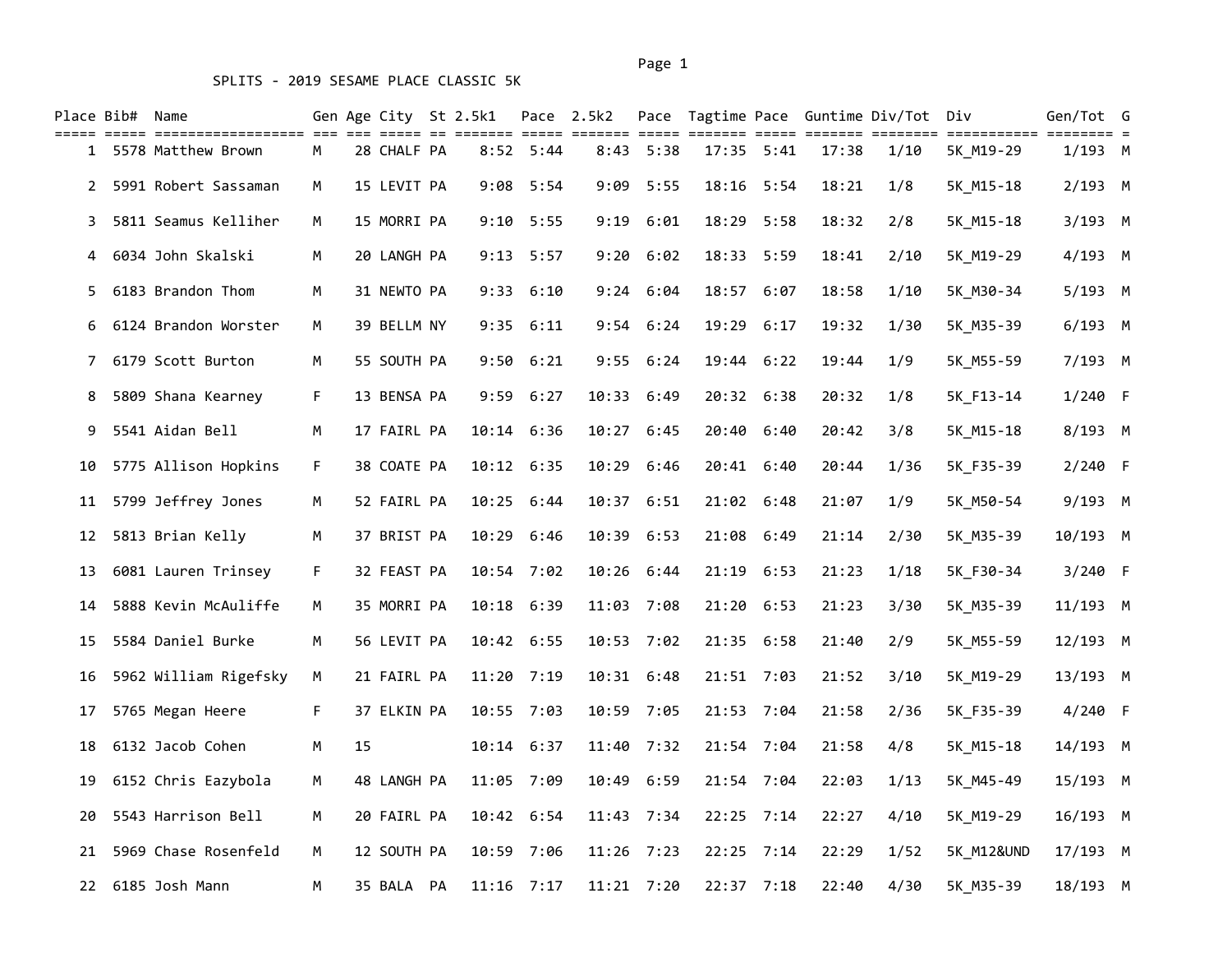| 23 5920 Eric M Neiman                                                                                | M 33 WARMI PA 11:39 7:31 10:55 7:03 22:33 7:17 22:42 2/10 5K M30-34 19/193 M |  |  |  |  |  |  |
|------------------------------------------------------------------------------------------------------|------------------------------------------------------------------------------|--|--|--|--|--|--|
| 24 5896 Shane McGurrin M 14 LEVIT PA 11:42 7:33 10:56 7:03 22:37 7:18 22:44 1/8 5K M13-14 20/193 M   |                                                                              |  |  |  |  |  |  |
| 25 5868 Ryan MacMullen M 11 BENSA PA 11:41 7:33 11:19 7:18 23:00 7:25 23:01 2/52 5K M12&UND 21/193 M |                                                                              |  |  |  |  |  |  |

| Place Bib# | Name                  |    | Gen Age City St 2.5k1 |              |              | Pace 2.5k2 | Pace         |              |            |       | Tagtime Pace Guntime Div/Tot Div |                       | Gen/Tot G |  |
|------------|-----------------------|----|-----------------------|--------------|--------------|------------|--------------|--------------|------------|-------|----------------------------------|-----------------------|-----------|--|
| 26         | 5923 Kathryn Ng       | F. | 34 MORRI PA           |              | 11:38 7:31   |            | 11:22 7:20   | 23:00 7:25   |            | 23:07 | 2/18                             | 5K F30-34             | $5/240$ F |  |
| 27         | 5911 Adam Mucklow     | м  | 25 LANGH PA           | 11:53        | 7:40         | 11:13      | 7:14         | 23:06 7:27   |            | 23:09 | 5/10                             | 5K M19-29             | 22/193 M  |  |
| 28         | 5960 Marlene Ridgway  | F. | 47 MORRI PA           | 11:30 7:25   |              |            | 11:37 7:30   | 23:06 7:28   |            | 23:11 | 1/20                             | 5K F45-49             | $6/240$ F |  |
| 29         | 5862 Paul Lobecker    | M  | 44 LEVIT PA           |              | 11:57 7:43   | 11:10      | 7:13         | 23:07        | 7:28       | 23:12 | 1/17                             | 5K M40-44             | 23/193 M  |  |
| 30         | 5815 Patrick Kelly    | M  | 42 LEVIT PA           |              | 11:31 7:26   |            | 11:32 7:27   | 23:03 7:26   |            | 23:14 | 2/17                             | 5K M40-44             | 24/193 M  |  |
| 31         | 5895 James McGurrin   | м  | 49 LEVIT PA           | $11:42$ 7:33 |              |            | $11:28$ 7:24 | 23:09 7:28   |            | 23:17 | 2/13                             | 5K M45-49             | 25/193 M  |  |
| 32         | 5984 Shawn Rupert     | M  | 36 MORRI PA           |              | 11:40 7:32   |            | 11:28 7:24   | 23:07 7:28   |            | 23:20 | 5/30                             | 5K M35-39             | 26/193 M  |  |
| 33         | 5702 Brian Gainsley   | M  | 42 SOUTH PA           | 11:32 7:27   |              | 11:37      | 7:30         | 23:09 7:28   |            | 23:21 | 3/17                             | 5K M40-44             | 27/193 M  |  |
| 34         | 5798 Coltan Jones     | M  | 11 FAIRL PA           |              | $11:28$ 7:24 | 11:48      | 7:37         | 23:16 7:31   |            | 23:21 | 3/52                             | <b>5K M12&amp;UND</b> | 28/193 M  |  |
| 35         | 6105 Lauren Wexler    | F. | 38 NEWTO PA           |              | 11:43 7:34   |            | $11:33$ 7:27 | 23:16 7:31   |            | 23:25 | 3/36                             | 5K F35-39             | 7/240 F   |  |
| 36         | 5657 Karl Dickersbach | м  | 21 MORRI PA           |              | $11:29$ 7:25 |            | 11:55 7:42   | 23:24 7:33   |            | 23:27 | 6/10                             | 5K M19-29             | 29/193 M  |  |
| 37         | 5764 Mark Heere       | M  | 37 ELKIN PA           |              | 12:03 7:46   |            | $11:18$ 7:17 |              | 23:20 7:32 | 23:33 | 6/30                             | 5K M35-39             | 30/193 M  |  |
| 38         | 6189 Jason Somers     | M  | 36 LEVIT PA           | 11:59 7:44   |              |            | 11:45 7:35   | 23:44 7:40   |            | 23:49 | 7/30                             | 5K M35-39             | 31/193 M  |  |
| 39         | 5952 Justin Rapone    | M  | 13 BENSA PA           | 11:35        | 7:28         | 12:19      | 7:57         | 23:53 7:43   |            | 23:55 | 2/8                              | 5K M13-14             | 32/193 M  |  |
| 40         | 5845 Andrew Leibig    | M  | 13 BENSA PA           |              | 11:34 7:28   |            | 12:21 7:58   | $23:54$ 7:43 |            | 23:56 | 3/8                              | 5K M13-14             | 33/193 M  |  |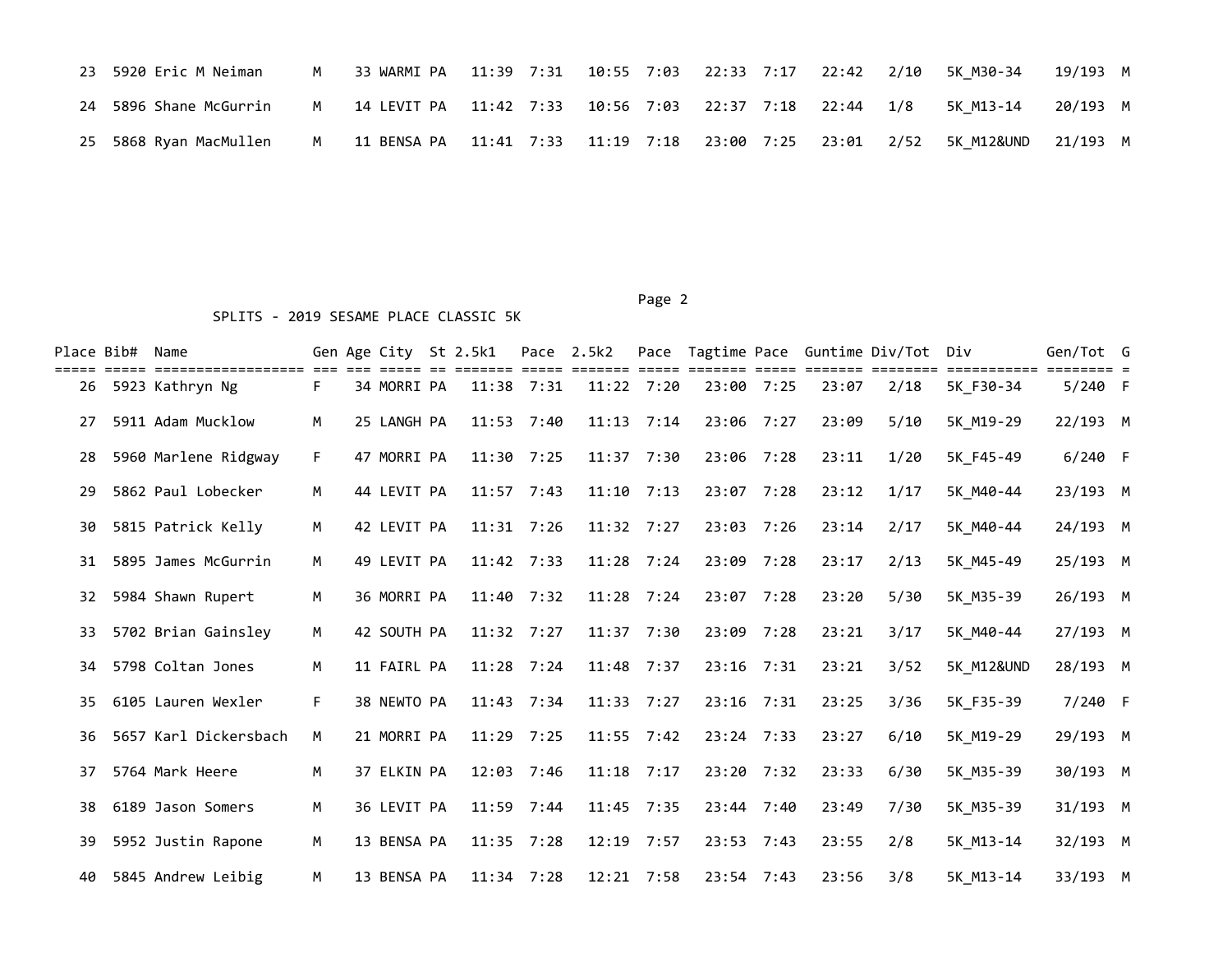|    | 41 6151 Paul Bencivengo | M | 44 LANGH PA | $11:36$ 7:29 |      | 12:21 7:58     | 23:57 7:44 | 24:06 | 4/17 | 5K M40-44  | 34/193 M |  |
|----|-------------------------|---|-------------|--------------|------|----------------|------------|-------|------|------------|----------|--|
| 42 | 6056 Nathan Sveen       | M | 12 BENSA PA | $11:44$ 7:35 |      | 12:22 7:59     | 24:06 7:47 | 24:07 | 4/52 | 5K M12&UND | 35/193 M |  |
| 43 | 5617 Michael Cost       | M | 37 LEVIT PA | 12:07 7:49   |      | 11:53 7:40     | 24:00 7:45 | 24:10 | 8/30 | 5K M35-39  | 36/193 M |  |
| 44 | 6128 Mike Thompson      | M | 55<br>$- -$ | 12:00 7:45   |      | $12:07$ 7:49   | 24:07 7:47 | 24:14 | 3/9  | 5K M55-59  | 37/193 M |  |
| 45 | 6184 Redentor Tayaban   | M | 50 MORRI PA | 12:02 7:46   |      | $11:27$ $7:24$ | 23:29 7:35 | 24:15 | 2/9  | 5K M50-54  | 38/193 M |  |
| 46 | 5831 Eric Kostuk        | M | 35 LANGH PA | $11:36$ 7:29 |      | $12:37$ 8:09   | 24:12 7:49 | 24:17 | 9/30 | 5K M35-39  | 39/193 M |  |
| 47 | 6112 Brent Williams     | M | 44 DANVI PA | $12:12$ 7:53 |      | $12:05$ 7:48   | 24:17 7:50 | 24:25 | 5/17 | 5K M40-44  | 40/193 M |  |
| 48 | 5514 Tyler Anderson     | M | 12 BENSA PA | $11:44$ 7:34 |      | 12:55 8:20     | 24:38 7:57 | 24:38 | 5/52 | 5K M12&UND | 41/193 M |  |
| 49 | 5927 John Nysse         | M | 49 LEVIT PA | 12:08        | 7:50 | $12:29$ $8:03$ | 24:37 7:57 | 24:45 | 3/13 | 5K M45-49  | 42/193 M |  |
| 50 | 5703 Cole Gainsley      | M | 11 SOUTH PA | $12:12$ 7:52 |      | $12:21$ 7:58   | 24:32 7:55 | 24:45 | 6/52 | 5K M12&UND | 43/193 M |  |

### Page 3 and 2012 and 2012 and 2012 and 2012 and 2012 and 2012 and 2012 and 2012 and 2012 and 2012 and 2012 and

| Place Bib# | Name                     |    |             | Gen Age City St 2.5k1 Pace 2.5k2 |              |            |            |                        | Pace Tagtime Pace Guntime Div/Tot Div |           | Gen/Tot G |  |
|------------|--------------------------|----|-------------|----------------------------------|--------------|------------|------------|------------------------|---------------------------------------|-----------|-----------|--|
|            | 51 5859 Corinne Lobecker | F. | 15 LEVIT PA | $11:57$ 7:43                     | $12:47$ 8:15 |            | 24:43 7:59 | 24:48                  | 1/9                                   | 5K F15-18 | $8/240$ F |  |
|            | 52 5547 Jeff Benedetto   | M  | 49 MORRI PA | 12:24 8:00                       | 12:23 7:59   |            | 24:46 8:00 | 24:52                  | 4/13                                  | 5K M45-49 | 44/193 M  |  |
| 53         | 5836 Vincent Lafrado     | м  | 36 SOUTH PA | $12:21$ 7:58                     | 12:24 8:00   |            | 24:45 7:59 |                        | 24:56 10/30                           | 5K M35-39 | 45/193 M  |  |
|            | 54 6046 James Stein      | M  | 61 MORRI PA | $12:41$ $8:11$                   |              | 12:08 7:50 | 24:49 8:01 | 24:56                  | 1/23                                  | 5K M60-69 | 46/193 M  |  |
| 55.        | 5718 Robert Garcia       | M  | 35 NEWTO PA | 12:34 8:07                       |              | 12:06 7:49 | 24:40 7:58 |                        | 24:57 11/30                           | 5K M35-39 | 47/193 M  |  |
|            | 56 5742 Jennifer Grippi  | F. | 43 BREIN PA | 12:43 8:12                       | 12:17 7:56   |            | 25:00 8:04 | 25:10                  | 1/30                                  | 5K F40-44 | $9/240$ F |  |
| 57         | 5928 Ed Oleynick         | M  | 51 MORRI PA | $12:56$ $8:21$                   | 12:12 7:52   |            | 25:07 8:07 | 25:16                  | 3/9                                   | 5K M50-54 | 48/193 M  |  |
| 58.        | 5807 Rachael Karas       | F. | 30 MORRI PA | 12:24 8:00                       |              | 12:49 8:16 | 25:12 8:08 | 25:18                  | 3/18                                  | 5K F30-34 | 10/240 F  |  |
| 59         | 6180 Dan Reagan          | M  | 39 UPPER MD | $12:53$ $8:19$                   | 12:21 7:58   |            |            | 25:14 8:09 25:22 12/30 |                                       | 5K M35-39 | 49/193 M  |  |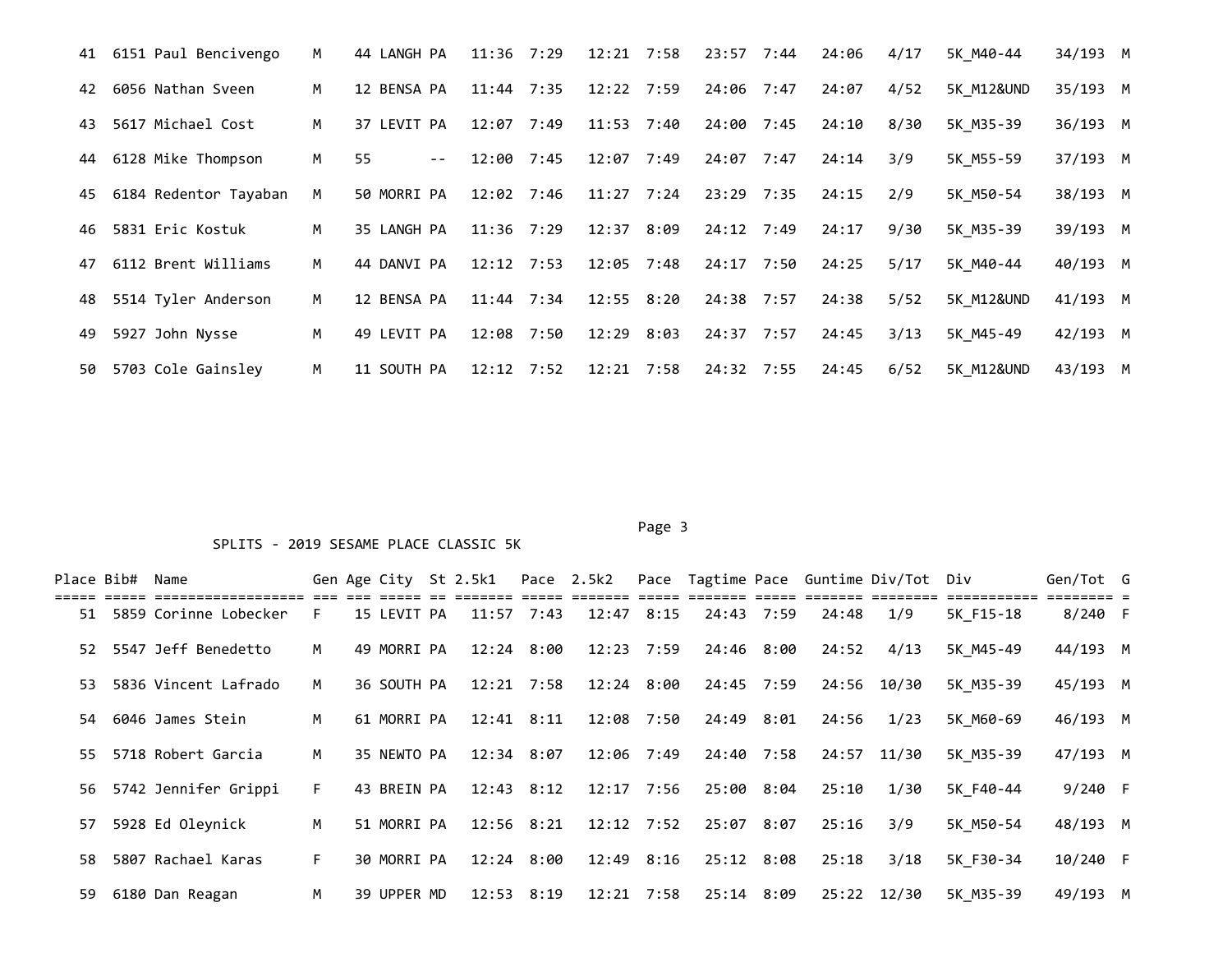| 60 | 5861 Olivia Lobecker | F. | 13 LEVIT PA | 12:34 8:07     | 12:45 8:14 |      | 25:19 8:10 | 25:24       | 2/8  | 5K F13-14             | 11/240 F |  |
|----|----------------------|----|-------------|----------------|------------|------|------------|-------------|------|-----------------------|----------|--|
| 61 | 6094 Roman Walsh     | M  | 11 BENSA PA | $12:14$ 7:54   | 13:17      | 8:34 | 25:30 8:14 | 25:30       | 7/52 | <b>5K M12&amp;UND</b> | 50/193 M |  |
| 62 | 6078 Kasaun Tramel   | M  | 25 LANGH PA | 12:28 8:03     | 13:13 8:31 |      | 25:40 8:17 | 25:40       | 7/10 | 5K M19-29             | 51/193 M |  |
| 63 | 6061 Jack Swiker     | м  | 62 PHILA PA | $12:51$ $8:18$ | 12:36 8:08 |      | 25:26 8:13 | 25:51       | 2/23 | 5K M60-69             | 52/193 M |  |
| 64 | 6060 Evan Swiker     | M  | 34 HUNTI PA | $12:51$ $8:18$ | 12:35 8:07 |      | 25:26 8:12 | 25:51       | 3/10 | 5K M30-34             | 53/193 M |  |
| 65 | 6140 Phil Calvert    | M  | 54 DOYLE PA | 13:16 8:34     | 12:06 7:49 |      | 25:21 8:11 | 25:54       | 4/9  | 5K M50-54             | 54/193 M |  |
| 66 | 5668 Alyssa Dydak    | F. | 9 BENSA PA  | 12:44 8:13     | 13:16 8:34 |      | 25:59 8:23 | 25:59       | 1/58 | <b>5K F12&amp;UND</b> | 12/240 F |  |
| 67 | 5573 Stella Bove     | F. | 10 MORRI PA | 12:53 8:19     | 13:12 8:31 |      | 26:04 8:25 | 26:06       | 2/58 | <b>5K F12&amp;UND</b> | 13/240 F |  |
| 68 | 6172 Carrie Caswell  | F. | 29 LEVIT PA | 13:26 8:40     | 12:35 8:07 |      | 26:01 8:24 | 26:09       | 1/20 | 5K F19-29             | 14/240 F |  |
| 69 | 5614 Laura Conniff   | F. | 42 STORM NY |                |            |      | 26:17 8:29 | 26:17       | 2/30 | 5K F40-44             | 15/240 F |  |
| 70 | 5871 Allison Mahan   | F. | 34 SOUTH PA | 13:16 8:33     | 13:00 8:23 |      | 26:15 8:28 | 26:30       | 4/18 | 5K F30-34             | 16/240 F |  |
| 71 | 6031 Scott Simon     | M  | 48 SOUTH PA | 13:55 8:59     | 12:23 8:00 |      | 26:18 8:29 | 26:33       | 5/13 | 5K M45-49             | 55/193 M |  |
| 72 | 6175 Melissa Turco   | F. | 37 BENSA PA | 13:28 8:41     | 13:06 8:27 |      | 26:33 8:34 | 26:41       | 4/36 | 5K F35-39             | 17/240 F |  |
| 73 | 5522 Dan Atherton    | M  | 38 EAST MA  | 12:45 8:14     | 13:46 8:53 |      | 26:31 8:33 | 26:44 13/30 |      | 5K M35-39             | 56/193 M |  |
| 74 | 5542 Devon Bell      | F. | 12 BENSA PA | 13:05 8:27     | 13:38 8:48 |      | 26:43 8:37 | 26:44       | 3/58 | <b>5K F12&amp;UND</b> | 18/240 F |  |
| 75 | 6181 John Rosania    | M  | 70 FEAST PA | 13:03 8:26     | 13:37 8:47 |      | 26:40 8:36 | 26:46       | 1/3  | 5K M70-79             | 57/193 M |  |

Page 4 and the state of the state of the state of the state of the state of the state of the state of the state of the state of the state of the state of the state of the state of the state of the state of the state of the

### SPLITS - 2019 SESAME PLACE CLASSIC 5K

Place Bib# Name Gen Age City St 2.5k1 Pace 2.5k2 Pace Tagtime Pace Guntime Div/Tot Div Gen/Tot G ===== ===== ================== === === ===== == ======= ===== ======= ===== ======= ===== ======= ======== =========== ======== = 76 5728 Keith Gontarek M 41 SOUTH PA 13:27 8:41 13:07 8:28 26:34 8:35 26:46 6/17 5K\_M40-44 58/193 M 77 6014 Kim Sendlock F 42 MORRI PA 13:22 8:38 13:23 8:38 26:45 8:38 26:48 3/30 5K\_F40-44 19/240 F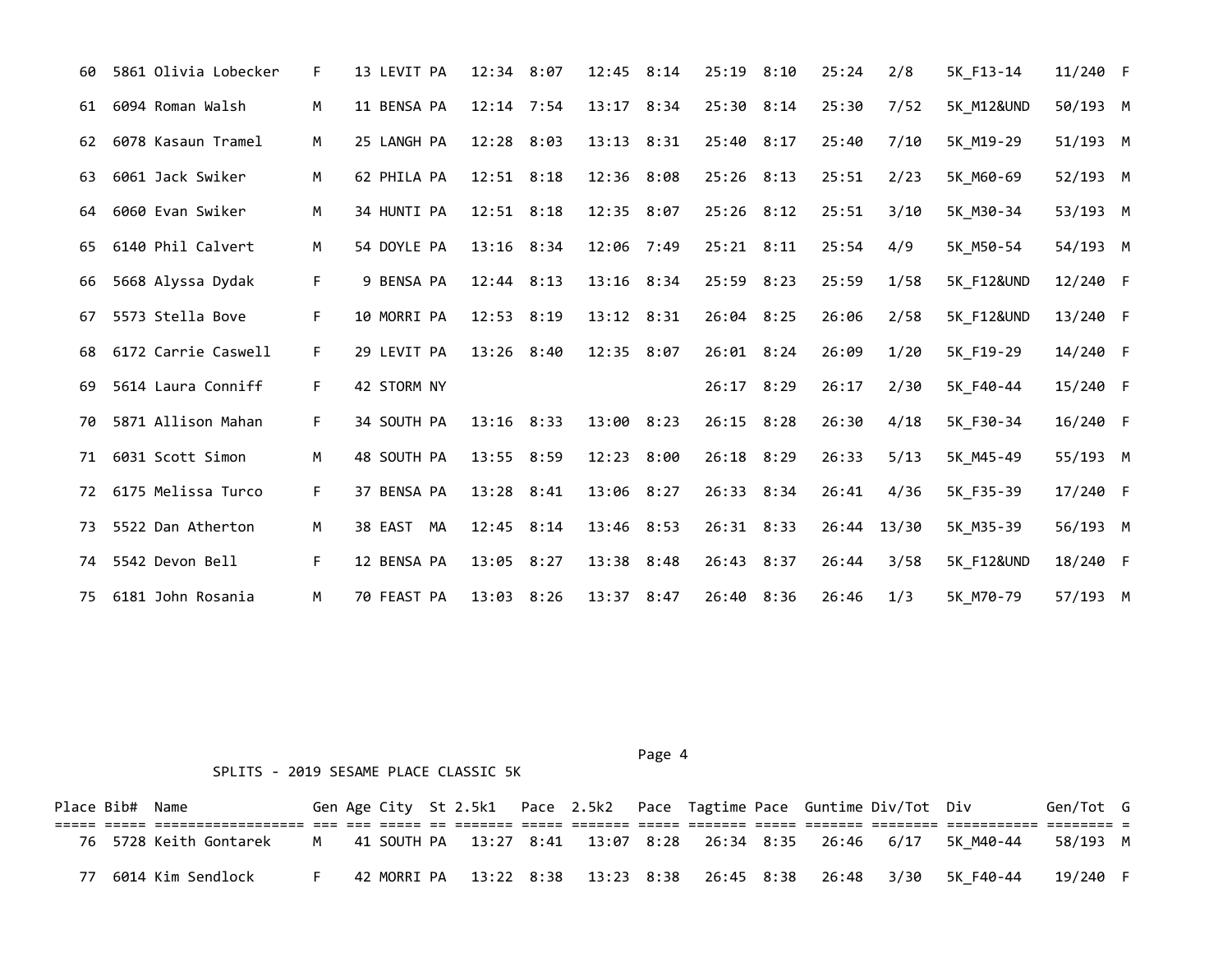| 78  | 5672 Jeffrey Ebeling      | M  | 65 JACKS NJ | 13:23 8:38     |      | 13:21 8:37     |      | 26:44 8:38   |      | 26:49 | 3/23  | 5K_M60-69             | 59/193 M |  |
|-----|---------------------------|----|-------------|----------------|------|----------------|------|--------------|------|-------|-------|-----------------------|----------|--|
| 79  | 6134 Jennfy Griffin       | F. | 46          | 13:31 8:44     |      | 13:16 8:34     |      | 26:47 8:39   |      | 27:01 | 2/20  | 5K_F45-49             | 20/240 F |  |
| 80  | 6176 Abbigail Turco       | F. | 13 BENSA PA | 13:24 8:39     |      | 13:43 8:51     |      | 27:06 8:45   |      | 27:09 | 3/8   | 5K F13-14             | 21/240 F |  |
| 81  | 5692 Cole Forester        | M  | 10 MORRI PA | 12:43 8:13     |      | 14:28 9:20     |      | $27:11$ 8:47 |      | 27:13 | 8/52  | 5K M12&UND            | 60/193 M |  |
| 82  | 6080 Tracy Trinian        | F. | 47 LEVIT PA | $13:28$ $8:41$ |      | 13:40 8:49     |      | 27:08 8:45   |      | 27:14 | 3/20  | 5K_F45-49             | 22/240 F |  |
| 83  | 5792 Leigh James Castan F |    | 38 BRYN PA  | 13:50 8:55     |      | 13:00 8:23     |      | 26:49 8:39   |      | 27:19 | 5/36  | 5K_F35-39             | 23/240 F |  |
| 84  | 5597 Ryan Castanos        | M  | 37 BRYN PA  | 13:47 8:54     |      | 13:03 8:25     |      | 26:50 8:40   |      | 27:19 | 14/30 | 5K_M35-39             | 61/193 M |  |
| 85  | 6177 Ryan Voelker         | M  | 32 HORSH PA | 13:40 8:49     |      | 13:26 8:40     |      | 27:05 8:44   |      | 27:22 | 4/10  | 5K_M30-34             | 62/193 M |  |
| 86  | 5816 David Kennedy        | М  | 61 MAITL FL | 13:43 8:51     |      | $13:13$ $8:32$ |      | 26:56 8:42   |      | 27:24 | 4/23  | 5K_M60-69             | 63/193 M |  |
| 87  | 5872 Robert Mahan         | м  | 62 LEVIT PA | 13:42 8:51     |      | 13:32 8:44     |      | $27:13$ 8:47 |      | 27:27 | 5/23  | 5K_M60-69             | 64/193 M |  |
| 88  | 6070 Jennifer Taylor      | F. | 31 FEAST PA | 13:38 8:48     |      | 13:44 8:51     |      | 27:21 8:50   |      | 27:28 | 5/18  | 5K_F30-34             | 24/240 F |  |
| 89  | 5730 Diane Gordon         | F. | 41 SOUTH PA | 14:09 9:08     |      | 13:10 8:30     |      | 27:18 8:49   |      | 27:37 | 4/30  | 5K F40-44             | 25/240 F |  |
| 90  | 6150 Tim Lenihan          | М  | 63 MORRI PA |                |      | 1:01:14 39:31  |      | 27:32 8:53   |      | 27:41 | 6/23  | 5K M60-69             | 65/193 M |  |
| 91  | 5971 Seth Rosenwald       | м  | 60 MORRI PA | 14:20 9:15     |      | 13:00          | 8:23 | 27:19 8:49   |      | 27:43 | 7/23  | 5K M60-69             | 66/193 M |  |
| 92  | 6057 William Sveen        | М  | 51 BENSA PA | 13:43 8:51     |      | 14:00 9:02     |      | 27:42 8:57   |      | 27:51 | 5/9   | 5K M50-54             | 67/193 M |  |
| 93  | 5603 Annie Cimochowski F  |    | 11 MORRI PA | 13:24 8:39     |      | 14:30 9:21     |      | 27:53 9:00   |      | 27:56 | 4/58  | <b>5K F12&amp;UND</b> | 26/240 F |  |
| 94  | 5842 Christian Lee        | М  | 12 BENSA PA | 14:03 9:04     |      | 13:54 8:58     |      | 27:56 9:01   |      | 27:57 | 9/52  | <b>5K M12&amp;UND</b> | 68/193 M |  |
| 95  | 5860 Kelly Lobecker       | F. | 42 LEVIT PA | 13:29 8:42     |      | 14:26 9:19     |      | 27:54 9:00   |      | 28:00 | 5/30  | 5K F40-44             | 27/240 F |  |
| 96  | 5929 Ally O'Malley        | F. | 28 LANGH PA | 14:25 9:18     |      | 13:21 8:37     |      | 27:45 8:58   |      | 28:00 | 2/20  | 5K F19-29             | 28/240 F |  |
| 97  | 6193 Joe Hartigan         | M  | 39 MORRI PA | 14:00          | 9:02 | 13:39          | 8:49 | 27:38 8:55   |      | 28:04 | 15/30 | 5K M35-39             | 69/193 M |  |
| 98  | 6129 James McGinty        | М  | 39 BENSA PA | 14:25 9:18     |      | 13:42 8:50     |      | 28:06 9:04   |      | 28:16 | 16/30 | 5K_M35-39             | 70/193 M |  |
| 99  | 6131 James McGinty        | M  | 11 BENSA PA | 14:32 9:23     |      | 13:44 8:52     |      | 28:15        | 9:07 | 28:19 | 10/52 | 5K_M12&UND            | 71/193 M |  |
| 100 | 5810 Fran Kee             | M  | 65 JENKI PA | 14:06 9:06     |      | $14:13$ $9:10$ |      | 28:18 9:08   |      | 28:20 | 8/23  | 5K M60-69             | 72/193 M |  |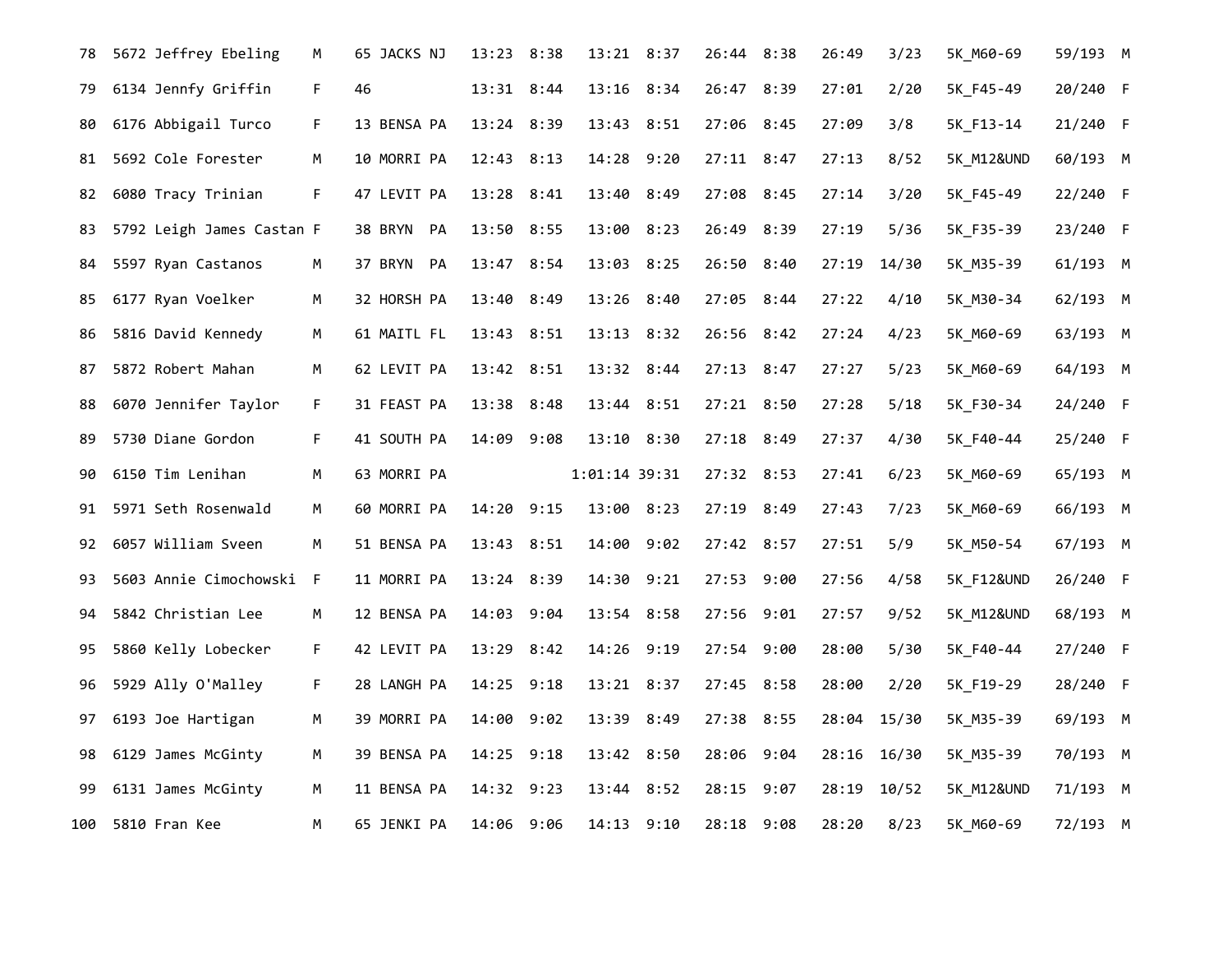# Place Bib# Name The Gen Age City St 2.5k1 Pace 2.5k2 Pace Tagtime Pace Guntime Div/Tot Div The Gen/Tot G ===== ===== ================== === === ===== == ======= ===== ======= ===== ======= ===== ======= ======== =========== ======== = 101 5894 Heather McGurrin F 48 LEVIT PA 13:47 8:54 14:10 9:09 27:57 9:01 28:23 4/20 5K\_F45-49 29/240 F 102 5873 Jim Maloney M 69 LEVIT PA 14:39 9:27 13:32 8:44 28:10 9:05 28:25 9/23 5K\_M60-69 73/193 M 103 6071 Robert Taylor M 62 HARRI PA 14:02 9:03 14:09 9:08 28:10 9:06 28:28 10/23 5K\_M60-69 74/193 M 104 5569 Jayson Bonville M 14 BENSA PA 13:44 8:52 14:40 9:28 28:23 9:10 28:30 4/8 5K\_M13-14 75/193 M 105 5805 Liam Karas M 7 MORRI PA 13:27 8:41 15:01 9:41 28:28 9:11 28:33 11/52 5K\_M12&UND 76/193 M 106 5531 Amanda Bane F 37 BENSA PA 13:55 8:59 14:25 9:18 28:20 9:09 28:36 6/36 5K\_F35-39 30/240 F 107 6155 Harry Escarge M 43 ABSEC NJ 14:27 9:20 13:51 8:56 28:17 9:08 28:37 7/17 5K\_M40-44 77/193 M 108 5786 Tyler Hughes M 13 PENNS PA 14:54 9:37 13:08 8:29 28:02 9:03 28:39 5/8 5K\_M13-14 78/193 M 109 6099 Mara Warriner F 38 WASHI PA 14:56 9:39 13:19 8:36 28:15 9:07 28:40 7/36 5K\_F35-39 31/240 F 110 5763 Michael Hazzard M 74 RICHB PA 14:08 9:07 14:30 9:21 28:37 9:14 28:42 2/3 5K\_M70-79 79/193 M 111 5784 John Hughes M 13 PENNS PA 14:50 9:34 13:15 8:33 28:05 9:04 28:42 6/8 5K\_M13-14 80/193 M 112 5642 Sydney Czekay F 14 BENSA PA 13:46 8:53 14:53 9:36 28:38 9:15 28:44 4/8 5K\_F13-14 32/240 F 113 5993 Michael Saunders M 35 LANGH PA 14:16 9:12 14:29 9:21 28:44 9:16 28:47 17/30 5K\_M35-39 81/193 M 114 6164 Steve Link M 49 LANGH PA 14:18 9:13 14:07 9:06 28:24 9:10 28:49 6/13 5K\_M45-49 82/193 M 115 5902 Peyton Miller F 13 BENSA PA 14:04 9:05 14:41 9:28 28:44 9:17 28:50 5/8 5K\_F13-14 33/240 F 116 5905 Victoria Mocarski F 12 BENSA PA 14:02 9:04 14:42 9:29 28:44 9:17 28:51 5/58 5K\_F12&UND 34/240 F 117 5768 Dale Heydt F 61 COATE PA 14:12 9:10 14:34 9:24 28:45 9:17 28:51 1/12 5K\_F60-69 35/240 F 118 5593 MacKenzie Carpente F 29 CHALF PA 14:25 9:18 14:10 9:09 28:35 9:14 28:54 3/20 5K\_F19-29 36/240 F 119 5941 Carlos Peralta M 55 CENTE PA 14:14 9:11 14:30 9:22 28:44 9:17 28:54 4/9 5K\_M55-59 83/193 M 120 5549 Jennifer Bennett F 35 LEVIT PA 14:42 9:29 13:59 9:02 28:41 9:15 28:54 8/36 5K\_F35-39 37/240 F

Page 5 and 2012 and 2012 and 2012 and 2012 and 2012 and 2012 and 2012 and 2012 and 2012 and 2012 and 2012 and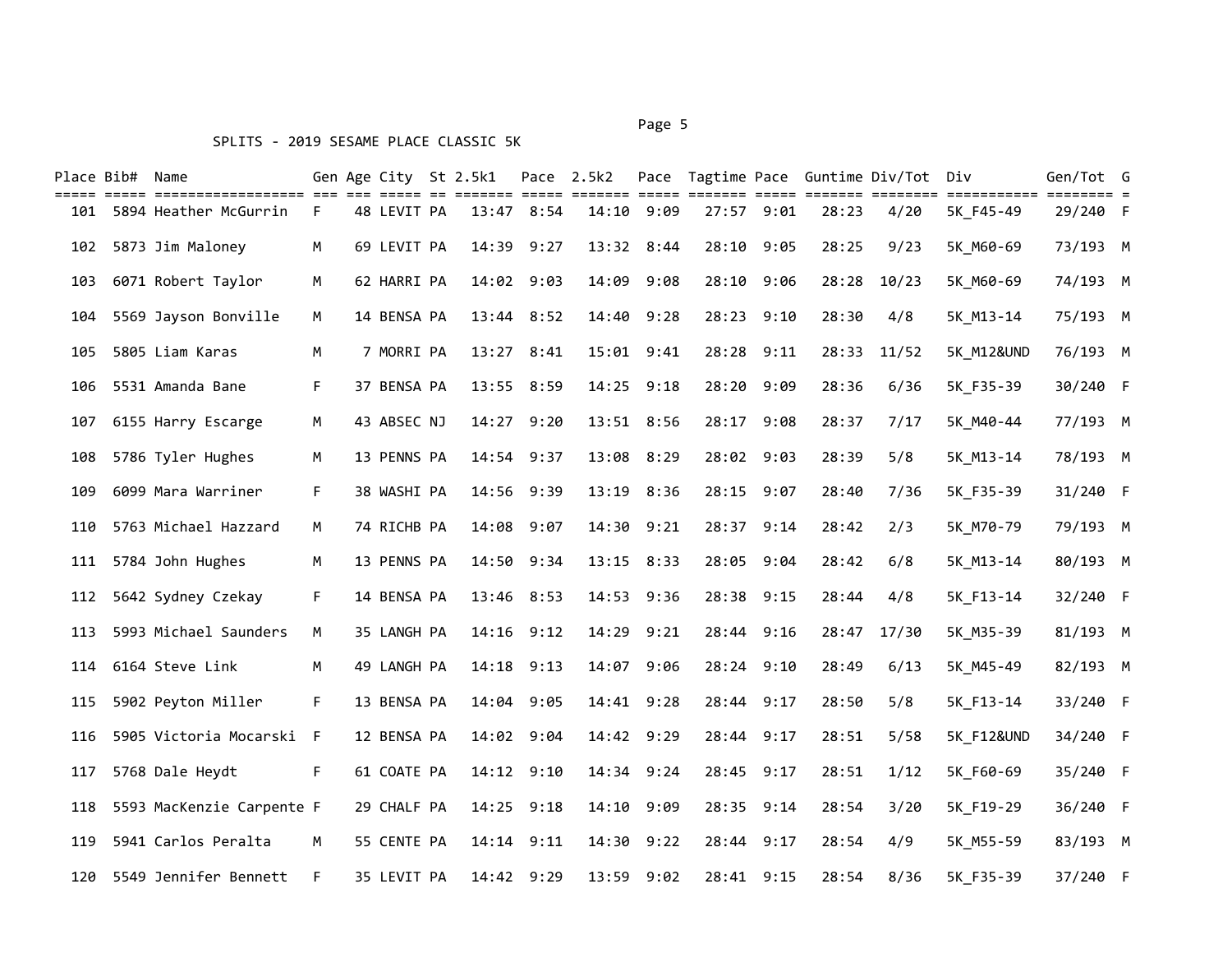| 121 | 5650 Jeanine Davis            | F. | 41 MORRI PA |            |            |                  | 14:24 9:18 14:12 9:10 28:35 9:14 28:55 | 6/30 | 5K F40-44 | 38/240 F |  |
|-----|-------------------------------|----|-------------|------------|------------|------------------|----------------------------------------|------|-----------|----------|--|
| 122 | 5580 Kelli Burghadrt          | F. | 38 MORRI PA | 14:42 9:29 | 13:59 9:02 | 28:41 9:15 28:55 |                                        | 9/36 | 5K F35-39 | 39/240 F |  |
| 123 | 5930 Kyle O'Malley            | M  |             |            |            | 28:48 9:18       | 28:57                                  | 5/10 | 5K M30-34 | 84/193 M |  |
|     | 124 5516 Angela Angles        | F. | 57 SOUTH PA | 14:09 9:08 | 14:44 9:31 | 28:53 9:19       | 28:57                                  | 1/6  | 5K F55-59 | 40/240 F |  |
|     | 125 5982 Sally Maria Ruiz C F |    | 39 SAN J 0  | 14:45 9:31 | 14:07 9:07 | 28:52 9:19       | 28:59 10/36                            |      | 5K F35-39 | 41/240 F |  |

### Page 6 and the contract of the contract of the contract of the contract of the contract of the contract of the

|     | Place Bib# Name |                           |    | Gen Age City St 2.5k1 |                | Pace 2.5k2  |      |            |       | Pace Tagtime Pace Guntime Div/Tot Div |                       | Gen/Tot G |  |
|-----|-----------------|---------------------------|----|-----------------------|----------------|-------------|------|------------|-------|---------------------------------------|-----------------------|-----------|--|
| 126 |                 | 5791 Thomas Jackson       | M  | 11 BENSA PA           | $14:22$ 9:16   | 14:39       | 9:27 | 29:01 9:22 |       | 29:02 12/52                           | 5K M12&UND            | 85/193 M  |  |
| 127 |                 | 5916 Frank Murphy         | M  | 36 FAIRL PA           | 14:40 9:28     | 13:57 9:00  |      | 28:37 9:14 | 29:08 | 18/30                                 | 5K M35-39             | 86/193 M  |  |
| 128 |                 | 6072 Zachary Taylor       | M  | 31 BENSA PA           | $15:10$ $9:47$ | 13:55 8:59  |      | 29:05 9:23 | 29:13 | 6/10                                  | 5K M30-34             | 87/193 M  |  |
| 129 |                 | 5669 Andrew Dydak         | м  | 7 BENSA PA            | 12:56 8:21     | 16:17 10:31 |      | 29:13 9:26 |       | 29:14 13/52                           | <b>5K M12&amp;UND</b> | 88/193 M  |  |
| 130 |                 | 6126 Victoria Zerambo     | F. | 24 BRIST PA           | 14:05 9:05     | 14:55 9:38  |      | 29:00 9:22 | 29:15 | 4/20                                  | 5K F19-29             | 42/240 F  |  |
| 131 |                 | 5818 Stan Kenny           | M  | 47 LEVIT PA           | 15:09 9:46     | 13:33 8:45  |      | 28:41 9:16 | 29:16 | 7/13                                  | 5K M45-49             | 89/193 M  |  |
|     |                 | 132 5634 Ray Crouse       | M  | 60 LANGH PA           | 14:38 9:27     | 14:23 9:17  |      | 29:01 9:22 |       | 29:16 11/23                           | 5K M60-69             | 90/193 M  |  |
| 133 |                 | 5992 Cyrus Saunders       | M  | 11 LANGH PA           | 13:32 8:44     | 15:42 10:08 |      | 29:14 9:26 |       | 29:20 14/52                           | 5K M12&UND            | 91/193 M  |  |
|     |                 | 134 6160 Kristen Farry    | F. | 35 LANGH PA           | 14:15 9:12     | 14:40 9:28  |      | 28:55 9:20 |       | 29:22 11/36                           | 5K F35-39             | 43/240 F  |  |
| 135 |                 | 6191 Matthew Krince       | м  | 37 LEVIT PA           | 14:03 9:04     | 14:54 9:37  |      | 28:56 9:20 | 29:26 | 19/30                                 | 5K M35-39             | 92/193 M  |  |
| 136 |                 | 6195 Isabelle Krince      | F. | 3 LEVIT PA            | 14:03 9:04     | 14:53 9:36  |      | 28:56 9:20 | 29:27 | 6/58                                  | <b>5K F12&amp;UND</b> | 44/240 F  |  |
| 137 |                 | 5924 Christine Nicholso F |    | 47 MORRI PA           | 14:14 9:11     | 15:07 9:45  |      | 29:20 9:28 | 29:28 | 5/20                                  | 5K F45-49             | 45/240 F  |  |
| 138 |                 | 6038 Nolan Sokolowski     | M  | 7 MORRI PA            | 14:47 9:32     | 14:48 9:33  |      | 29:34 9:33 | 29:37 | 15/52                                 | 5K M12&UND            | 93/193 M  |  |
| 139 |                 | 5934 Rebecca Osbaldesto F |    | 17 CROYD PA           | $13:01$ $8:24$ | 16:33 10:41 |      | 29:34 9:33 | 29:39 | 2/9                                   | 5K F15-18             | 46/240 F  |  |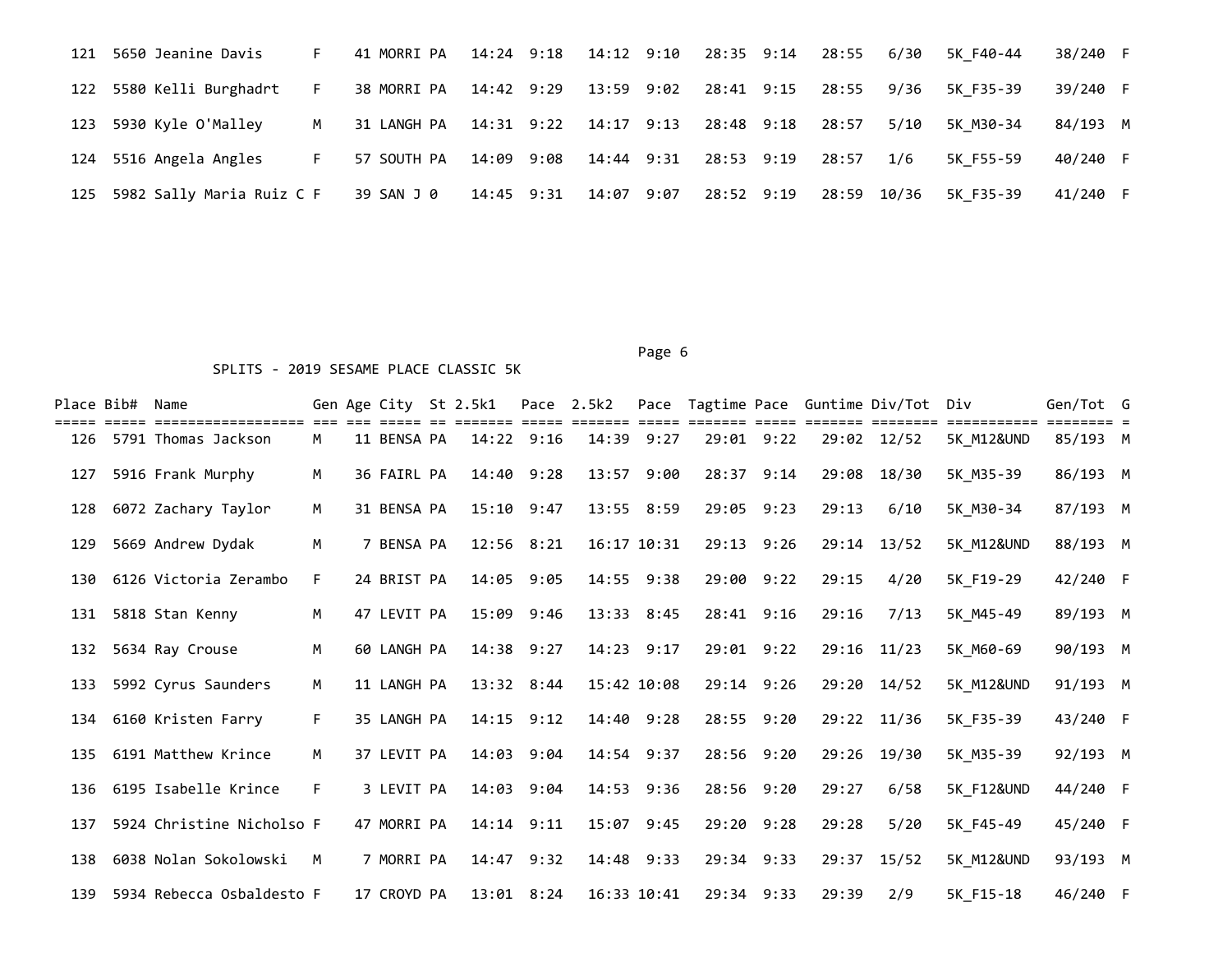| 140 | 5830 Heather Kornfeld    | F. | 30 WARMI PA | 14:39          | 9:27 | 14:54 9:37    | 29:32 9:32 | 29:40 | 6/18        | 5K F30-34             | 47/240 F  |  |
|-----|--------------------------|----|-------------|----------------|------|---------------|------------|-------|-------------|-----------------------|-----------|--|
| 141 | 5949 Joe Rambo           | м  | 69 LEVIT PA | $15:21$ 9:55   |      | 14:01<br>9:03 | 29:22 9:29 | 29:40 | 12/23       | 5K M60-69             | 94/193 M  |  |
| 142 | 5649 Sydney Daut         | F. | 10 BENSA PA | $14:35$ 9:25   |      | $14:50$ 9:35  | 29:25 9:30 | 29:40 | 7/58        | 5K F12&UND            | 48/240 F  |  |
| 143 | 6158 Kevin Villafane     | M  | 17 CROYD PA | 13:00 8:24     |      | 16:35 10:42   | 29:35 9:33 | 29:41 | 5/8         | 5K M15-18             | 95/193 M  |  |
|     | 144 5769 Emily Higginson | F. | 20 LANSD PA | $14:54$ 9:37   |      | 14:42 9:29    | 29:36 9:33 | 29:44 | 5/20        | 5K F19-29             | 49/240 F  |  |
| 145 | 6130 Brian McGinty       | M  | 10 BENSA PA | $14:22$ 9:16   |      | 15:21 9:54    | 29:43 9:35 |       | 29:44 16/52 | 5K M12&UND            | 96/193 M  |  |
| 146 | 5790 Thomas Jackson      | M  | 45 BENSA PA | $15:01$ $9:41$ |      | 14:36 9:25    | 29:36 9:33 | 29:46 | 8/13        | 5K M45-49             | 97/193 M  |  |
| 147 | 5770 Jill Higginson      | F. | 50 LANSD PA | $14:45$ 9:31   |      | 15:04 9:43    | 29:49 9:37 | 29:56 | 1/13        | 5K F50-54             | 50/240 F  |  |
| 148 | 5944 Austin Petry        | M  | 10 MORRI PA | 14:04 9:05     |      | 15:52 10:15   | 29:56 9:40 | 29:57 | 17/52       | <b>5K M12&amp;UND</b> | 98/193 M  |  |
| 149 | 6100 Mark Warriner       | M  | 39 WASHI PA | $15:03$ $9:43$ |      | 14:33 9:23    | 29:36 9:33 | 30:00 | 20/30       | 5K M35-39             | 99/193 M  |  |
|     | 150 5743 Landon Grosse   | M  | 9 MORRI PA  | 14:03          | 9:04 | 15:57 10:17   | 29:59 9:41 |       | 30:02 18/52 | 5K M12&UND            | 100/193 M |  |

| Place Bib# Name |                           |     |             |            |                       |                                    |       | Gen Age City St 2.5k1  Pace 2.5k2  Pace Tagtime Pace Guntime Div/Tot Div |                      | Gen/Tot G |  |
|-----------------|---------------------------|-----|-------------|------------|-----------------------|------------------------------------|-------|--------------------------------------------------------------------------|----------------------|-----------|--|
|                 | 151 5981 Lauren Rudat     | F.  | 38 FEAST PA | 14:49 9:34 | 15:03 9:43            | 29:52 9:38                         |       | 30:03 12/36                                                              | 5K F35-39            | 51/240 F  |  |
|                 | 152 5558 Jaiden Bewtra    | M   | 13 MORRI PA | 15:28 9:59 | 14:22 9:16            | 29:50 9:38                         | 30:07 | 7/8                                                                      | 5K M13-14            | 101/193 M |  |
|                 | 153 5735 Emily Grace      | F.  | 66 WASHI PA | 15:25 9:57 | 14:34 9:24            | 29:59 9:41                         | 30:08 | 2/12                                                                     | 5K F60-69            | 52/240 F  |  |
|                 | 154 5711 Joseph Gallagher | M   | 63 HATBO PA |            |                       | 15:00 9:41 15:00 9:41 29:59 9:41   |       | 30:08 13/23                                                              | 5K M60-69            | 102/193 M |  |
|                 | 155 5823 Kellen Kinney    | M . | 7 MORRI PA  |            | 14:42 9:29 15:25 9:57 | 30:06 9:43                         |       | 30:10 19/52                                                              | 5K M12&UND 103/193 M |           |  |
|                 | 156 5774 Jason Hope       | M   | 9 BENSA PA  | 13:46 8:53 | 16:31 10:40           | 30:17 9:46                         |       | 30:18 20/52                                                              | 5K M12&UND 104/193 M |           |  |
|                 | 157 5985 Connor Ryan      | M   | 9 BENSA PA  | 13:46 8:53 |                       | 16:34 10:42 30:20 9:48 30:20 21/52 |       |                                                                          | 5K M12&UND 105/193 M |           |  |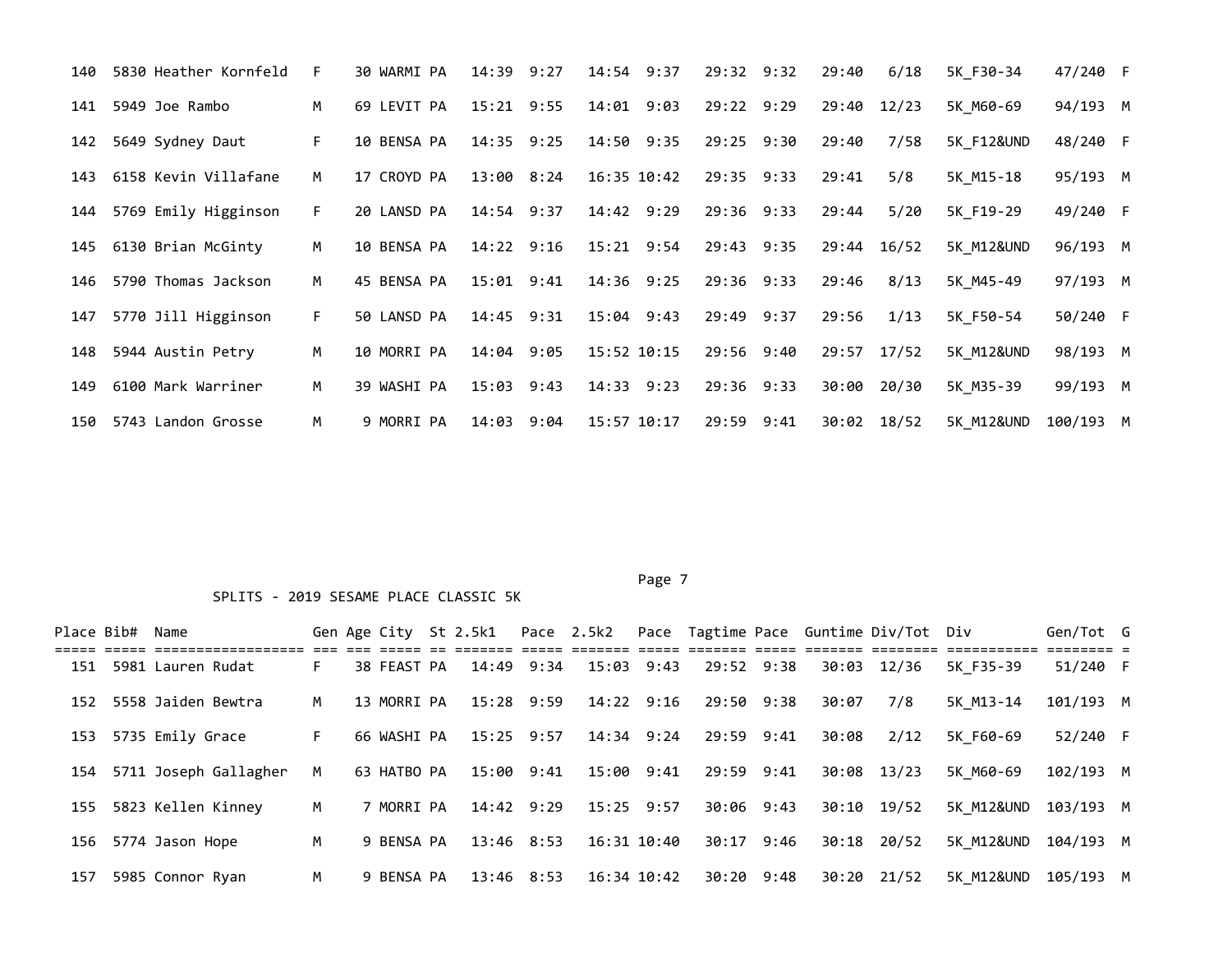| 158 | 5537 Austin Baughman      | м  | 6 MORRI PA  | 15:11 9:48  | 15:08 9:46    | 30:19 9:47    |       | 30:21 22/52 | 5K M12&UND            | 106/193 M |  |
|-----|---------------------------|----|-------------|-------------|---------------|---------------|-------|-------------|-----------------------|-----------|--|
| 159 | 5676 Megan Esmonde        | F. | 37 MORRI PA | 15:23 9:56  | 14:56 9:38    | 30:19 9:47    |       | 30:22 13/36 | 5K F35-39             | 53/240 F  |  |
| 160 | 5780 Graham Howe          | M  | 6 MORRI PA  | 15:23 9:56  | 14:57 9:39    | 30:20 9:47    | 30:23 | 23/52       | 5K M12&UND            | 107/193 M |  |
| 161 | 6167 Lucyna Gancarz       | F. | 41 FAIRL PA | 15:20 9:54  | 14:36 9:25    | 29:56 9:40    | 30:25 | 7/30        | 5K F40-44             | 54/240 F  |  |
| 162 | 5838 Renee Laporte        | F. | 52 FAIRL PA | 14:19 9:15  | 15:52 10:14   | 30:10 9:44    | 30:30 | 2/13        | 5K_F50-54             | 55/240 F  |  |
| 163 | 6171 Thomas Karas         | м  | 31 MORRI PA | 15:23 9:56  | 15:04 9:43    | 30:27 9:50    | 30:32 | 7/10        | 5K M30-34             | 108/193 M |  |
| 164 | 5806 Payton Karas         | F. | 10 MORRI PA | 15:24 9:56  | 15:05<br>9:44 | 30:29<br>9:50 | 30:34 | 8/58        | <b>5K F12&amp;UND</b> | 56/240 F  |  |
| 165 | 5800 Karlina Jones        | F. | 9 FAIRL PA  | 15:25 9:57  | 15:09<br>9:46 | 30:33<br>9:52 | 30:38 | 9/58        | <b>5K F12&amp;UND</b> | 57/240 F  |  |
| 166 | 6037 Kyndi Sokolowski     | F. | 38 MORRI PA | 15:21 9:55  | 15:18 9:52    | 30:39 9:53    | 30:41 | 14/36       | 5K F35-39             | 58/240 F  |  |
| 167 | 5958 Marianne Reuter      | F. | 66 FEAST PA | 14:57 9:39  | 15:41 10:08   | 30:38 9:53    | 30:43 | 3/12        | 5K F60-69             | 59/240 F  |  |
| 168 | 5652 Tom Delaney          | М  | 57 LEVIT PA | 14:33 9:23  | 16:13 10:28   | 30:45 9:55    | 30:48 | 5/9         | 5K M55-59             | 109/193 M |  |
| 169 | 5684 Jonathan Flounders M |    | 38 FAIRL PA | 14:23 9:17  | 16:19 10:32   | 30:42 9:54    | 30:57 | 21/30       | 5K_M35-39             | 110/193 M |  |
| 170 | 5613 Daniel Conniff       | М  | 37 STORM NY | 14:45 9:31  | 15:57 10:18   | 30:41 9:54    | 30:57 | 22/30       | 5K_M35-39             | 111/193 M |  |
| 171 | 5898 Allen Merz           | м  | 8 BENSA PA  | 15:37 10:05 | 15:20 9:54    | 30:57 9:59    | 31:04 | 24/52       | <b>5K M12&amp;UND</b> | 112/193 M |  |
| 172 | 5899 Ashley Merz          | F. | 33 PHILA PA | 15:37 10:04 | 15:25 9:57    | 31:01 10:01   | 31:08 | 7/18        | 5K F30-34             | 60/240 F  |  |
| 173 | 5536 Adrienne Baughman    | F  | 39 MORRI PA | 15:13 9:49  | 15:57 10:17   | 31:09 10:03   | 31:11 | 15/36       | 5K F35-39             | 61/240 F  |  |
| 174 | 6142 Megan Cashdollar     | F. | 48 CHALF PA | 16:05 10:23 | 14:28 9:20    | 30:33 9:51    | 31:14 | 6/20        | 5K F45-49             | 62/240 F  |  |
| 175 | 6178 Dennis Stewart       | M  | 70 SOUTH PA | 15:37 10:04 | 15:29 10:00   | 31:05 10:02   | 31:20 | 3/3         | 5K M70-79             | 113/193 M |  |

Page 8 and 2012 and 2012 and 2012 and 2012 and 2012 and 2012 and 2012 and 2012 and 2012 and 2012 and 2012 and

### SPLITS - 2019 SESAME PLACE CLASSIC 5K

Place Bib# Name 6en Age City St 2.5k1 Pace 2.5k2 Pace Tagtime Pace Guntime Div/Tot Div 6en/Tot G ===== ===== ================== === === ===== == ======= ===== ======= ===== ======= ===== ======= ======== =========== ======== = 176 6064 Lindsey Szymanski F 28 FOLSO PA 15:34 10:03 15:21 9:54 30:54 9:58 31:28 6/20 5K\_F19-29 63/240 F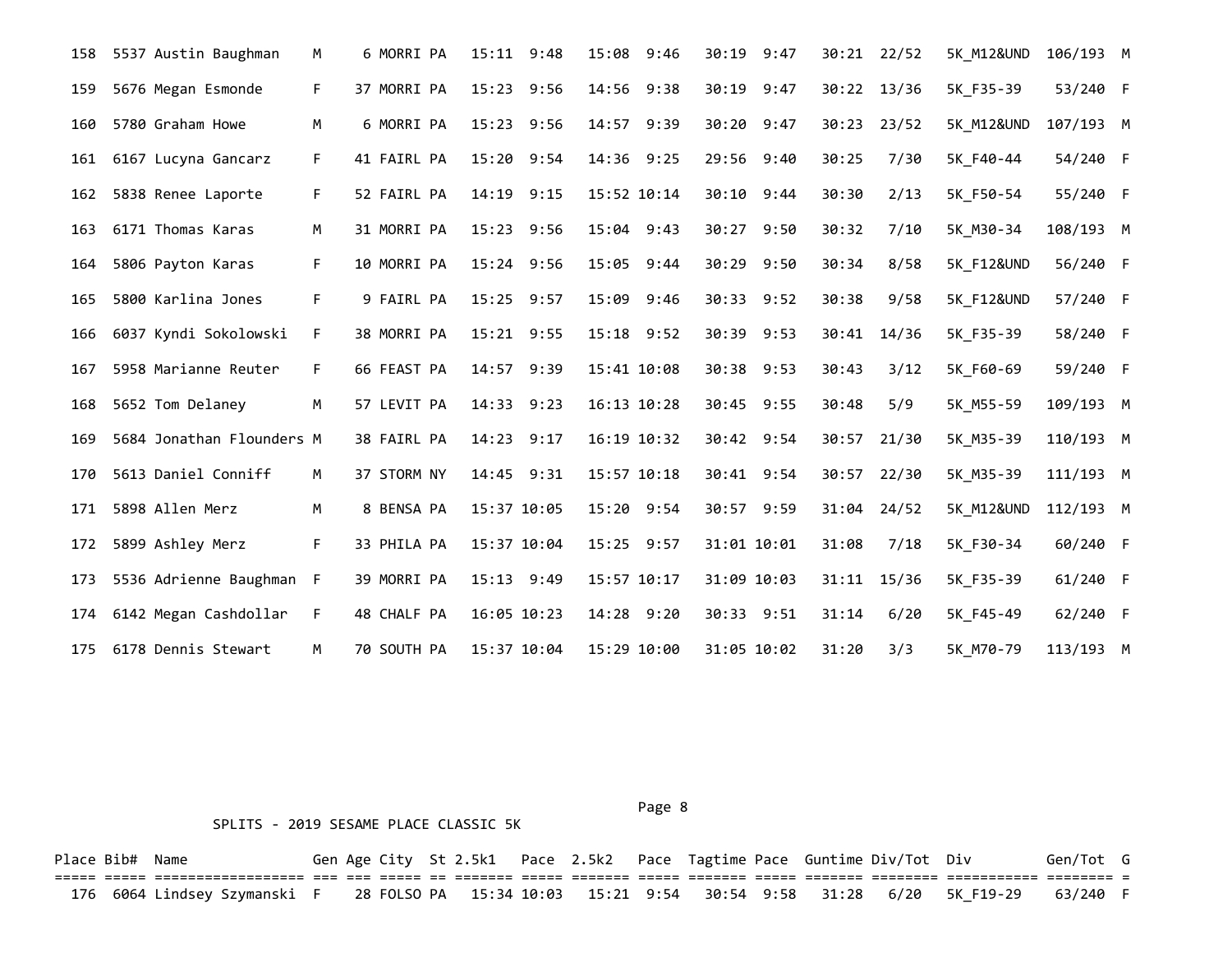| 177 | 5917 Robert Nakao        | М  | 64 NEWTO PA | 15:35 10:03 | 15:21 9:55    | 30:56 9:59  | 31:28           | 14/23 | 5K_M60-69             | 114/193 M |  |
|-----|--------------------------|----|-------------|-------------|---------------|-------------|-----------------|-------|-----------------------|-----------|--|
| 178 | 5882 Kevin Matacotta     | М  | 41 NEWTO PA | 17:02 11:00 | 13:50<br>8:56 | 30:52 9:58  | 31:31           | 8/17  | 5K_M40-44             | 115/193 M |  |
| 179 | 6030 Christie Simon      | F. | 48 SOUTH PA | 16:15 10:29 | 15:04 9:43    | 31:19 10:06 | 31:35           | 7/20  | 5K_F45-49             | 64/240 F  |  |
| 180 | 6190 Kaytlyn Somers      | F. | 12 LEVIT PA | 14:30 9:21  | 17:05 11:01   | 31:34 10:11 | 31:41           | 10/58 | <b>5K F12&amp;UND</b> | 65/240 F  |  |
| 181 | 6187 Mike Gujda          | М  | 49 PRINC NJ | 16:19 10:32 | 14:58 9:40    | 31:17 10:06 | 31:42           | 9/13  | 5K_M45-49             | 116/193 M |  |
| 182 | 5989 Lynda Sacharov      | F. | 70 LANGH PA | 15:57 10:18 | 15:53 10:15   | 31:50 10:17 | 31:55           | 1/9   | 5K_F70-79             | 66/240 F  |  |
| 183 | 5801 Veronica Jones      | F. | 45 BROOK PA | 15:31 10:01 | 16:25 10:35   | 31:55 10:18 | 32:03           | 8/20  | 5K_F45-49             | 67/240 F  |  |
| 184 | 5710 Yelena Galkin       | F. | 53 MORRI PA | 16:09 10:25 | 15:51 10:14   | 32:00 10:20 | 32:10           | 3/13  | 5K_F50-54             | 68/240 F  |  |
| 185 | 5708 Jennifer Galkin     | F. | 15 MORRI PA | 16:10 10:26 | 15:50 10:13   | 31:59 10:20 | 32:10           | 3/9   | 5K_F15-18             | 69/240 F  |  |
| 186 | 5579 Sarah Brown         | F. | 13 BENSA PA | 15:00 9:41  | 17:12 11:06   | 32:12 10:23 | 32:13           | 6/8   | 5K_F13-14             | 70/240 F  |  |
| 187 | 6159 Allen Toadvine      | M  | 64 LANGH PA | 15:32 10:01 | 16:26 10:36   | 31:57 10:19 | 32:22           | 15/23 | 5K_M60-69             | 117/193 M |  |
| 188 | 5874 Sarah Mannella      | F. | 31 MORRI PA | 14:57 9:39  | 17:19 11:10   | 32:15 10:25 | 32:26           | 8/18  | 5K_F30-34             | 71/240 F  |  |
| 189 | 5959 Ethan Reyes         | M  | 7 MORRI PA  | 16:53 10:54 | 15:39 10:06   | 32:32 10:30 | 32:33           | 25/52 | 5K_M12&UND            | 118/193 M |  |
| 190 | 5632 Barry Craven        | M  | 63 BENSA PA | 16:12 10:27 | 15:52 10:14   | 32:03 10:21 | 32:35           | 16/23 | 5K_M60-69             | 119/193 M |  |
| 191 | 5680 Abigail Fernandez F |    | 8 MORRI PA  | 15:34 10:03 | 16:59 10:57   | 32:32 10:30 | 32:36           | 11/58 | 5K_F12&UND            | 72/240 F  |  |
| 192 | 5817 Gayle Kennedy       | F. | 33 MORRI PA | 16:12 10:27 | 16:02 10:21   | 32:13 10:24 | 32:40           | 9/18  | 5K_F30-34             | 73/240 F  |  |
| 193 | 6196 Jen Bird            | F. | 34 MOUNT NJ | 16:08 10:25 | 16:05 10:23   | 32:12 10:24 | $32:41$ $10/18$ |       | 5K_F30-34             | 74/240 F  |  |
| 194 | 5576 Drew Breninghouse   | M  | 10 BENSA PA | 17:39 11:23 | 14:52 9:36    | 32:31 10:30 | 32:53           | 26/52 | 5K_M12&UND            | 120/193 M |  |
| 195 | 6090 Tyler Vanbuskirk    | M  | 9 LEVIT PA  | 16:14 10:28 | 16:23 10:35   | 32:37 10:32 | 32:58           | 27/52 | 5K_M12&UND            | 121/193 M |  |
| 196 | 6089 Cindy Vanbuskirk    | F. | 42 LEVIT PA | 16:15 10:29 | 16:23 10:34   | 32:37 10:32 | 32:58           | 8/30  | 5K F40-44             | 75/240 F  |  |
| 197 | 5608 Lauren Collens      | F  | 34 DELMA NY | 15:28 9:59  | 17:13 11:06   | 32:40 10:33 | 32:59           | 11/18 | 5K_F30-34             | 76/240 F  |  |
| 198 | 5897 Kristina Medina     | F. | 34 PHILA PA | 15:27 9:58  | 17:14 11:07   | 32:40 10:33 | 33:00           | 12/18 | 5K_F30-34             | 77/240 F  |  |
| 199 | 5683 Diana Flounders     | F. | 37 FAIRL PA | 16:16 10:30 | 16:32 10:40   | 32:48 10:35 | 33:03           | 16/36 | 5K_F35-39             | 78/240 F  |  |
| 200 | 5777 Verity Hopkins      | F. | 8 COATE PA  | 16:19 10:32 | 16:40 10:45   | 32:58 10:39 | 33:03 12/58     |       | <b>5K F12&amp;UND</b> | 79/240 F  |  |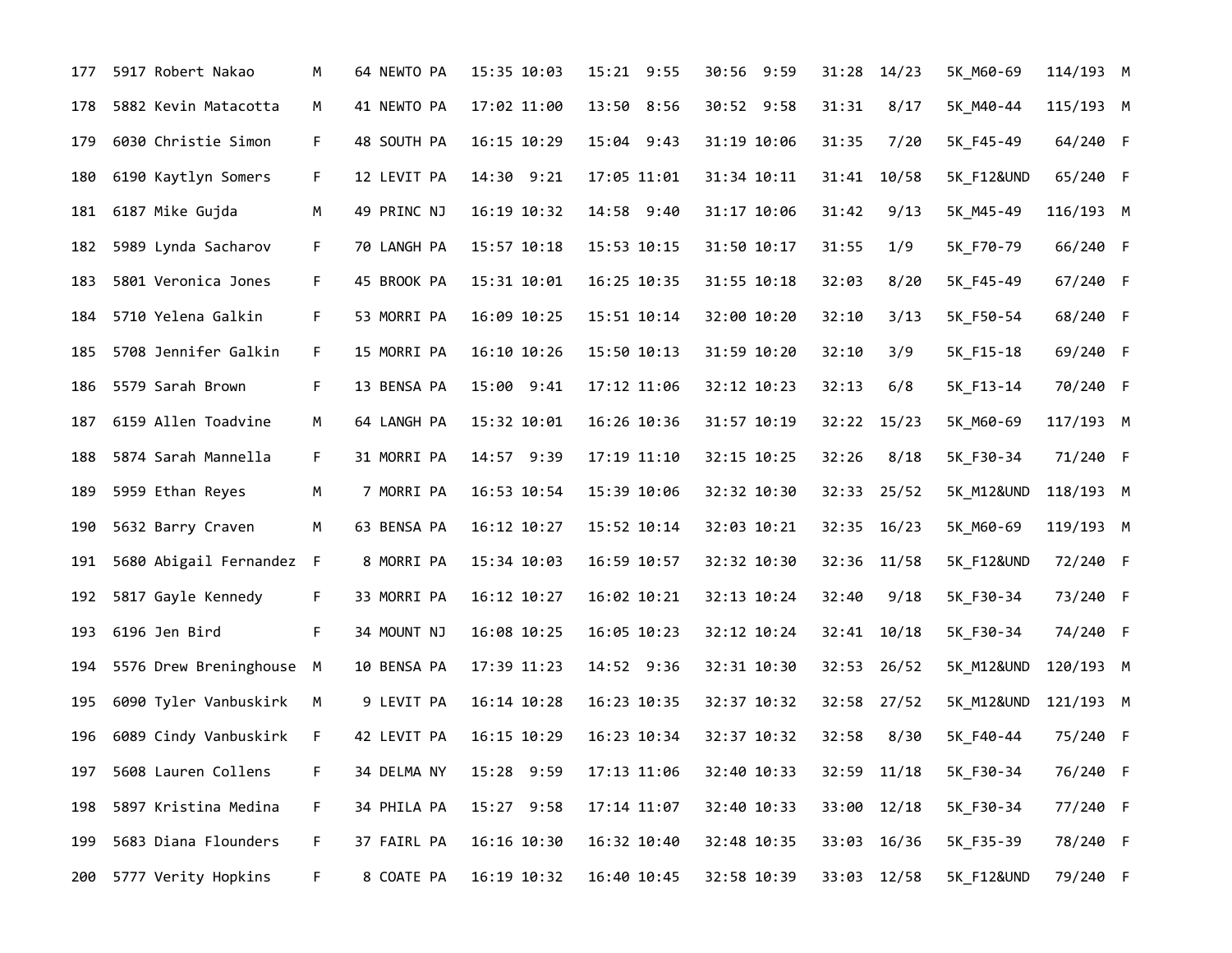# Place Bib# Name The Gen Age City St 2.5k1 Pace 2.5k2 Pace Tagtime Pace Guntime Div/Tot Div The Gen/Tot G ===== ===== ================== === === ===== == ======= ===== ======= ===== ======= ===== ======= ======== =========== ======== = 201 5778 Wynslow Hopkins F 10 COATE PA 16:18 10:31 16:41 10:46 32:59 10:39 33:04 13/58 5K\_F12&UND 80/240 F 202 6076 Martina Thompson F 44 PHILA PA 16:27 10:37 16:23 10:34 32:50 10:36 33:08 9/30 5K\_F40-44 81/240 F 203 5545 Jordyn Bell F 10 BENSA PA 15:41 10:07 17:23 11:13 33:04 10:40 33:11 14/58 5K\_F12&UND 82/240 F 204 5948 Susan Raffin F 53 LEVIT PA 16:23 10:35 17:05 11:02 33:28 10:48 33:34 4/13 5K\_F50-54 83/240 F 205 6018 Amy Sepesi F 37 RIVER NJ 16:09 10:25 17:14 11:07 33:22 10:46 33:40 17/36 5K\_F35-39 84/240 F 206 5999 Linda Schools F 62 TRENT NJ 16:25 10:35 17:02 11:00 33:26 10:48 33:40 4/12 5K\_F60-69 85/240 F 207 6019 Peter Sepesi M 38 RIVER NJ 16:08 10:25 17:16 11:08 33:24 10:47 33:40 23/30 5K\_M35-39 122/193 M 208 5938 Justin Pekarchik M 31 BEACH NJ 16:58 10:57 16:34 10:42 33:32 10:49 33:44 8/10 5K\_M30-34 123/193 M 209 5940 Vicky Pekarchik F 7 BEACH NJ 16:56 10:56 16:37 10:43 33:32 10:49 33:45 15/58 5K\_F12&UND 86/240 F 210 5822 Celeste Kinney F 10 MORRI PA 16:22 10:33 17:20 11:11 33:41 10:52 33:47 16/58 5K\_F12&UND 87/240 F 211 6035 Amanda Slemmer F 48 BENSA PA 16:31 10:39 16:39 10:44 33:09 10:42 33:50 9/20 5K\_F45-49 88/240 F 212 5857 Robert Ligato M 9 MORRI PA 16:40 10:45 17:17 11:09 33:56 10:57 34:00 28/52 5K\_M12&UND 124/193 M 213 5856 Rob Ligato M 45 MORRI PA 16:40 10:45 17:28 11:16 34:07 11:01 34:11 10/13 5K\_M45-49 125/193 M 214 5551 Sara Jane Berman F 28 BRICK NJ 16:52 10:53 17:10 11:05 34:02 10:59 34:13 7/20 5K\_F19-29 89/240 F 215 5837 Roy Landman M 42 BENSA PA 16:40 10:45 17:22 11:12 34:01 10:59 34:14 9/17 5K\_M40-44 126/193 M 216 5645 Tim Damiani M 45 LEVIT PA 17:08 11:03 17:04 11:01 34:12 11:02 34:14 11/13 5K\_M45-49 127/193 M 217 5773 Michele Hoover F 50 TRENT NJ 17:09 11:04 16:31 10:40 33:40 10:52 34:17 5/13 5K\_F50-54 90/240 F 218 5568 Andrea Bonville F 49 BENSA PA 17:10 11:04 17:03 11:00 34:12 11:02 34:22 10/20 5K\_F45-49 91/240 F

219 5979 Brian Rudat M 11 FEAST PA 34:11 11:02 34:23 29/52 5K\_M12&UND 128/193 M

Page 9 - Page 9 - Page 9 - Page 9 - Page 9 - Page 9 - Page 9 - Page 9 - Page 9 - Page 9 - Page 9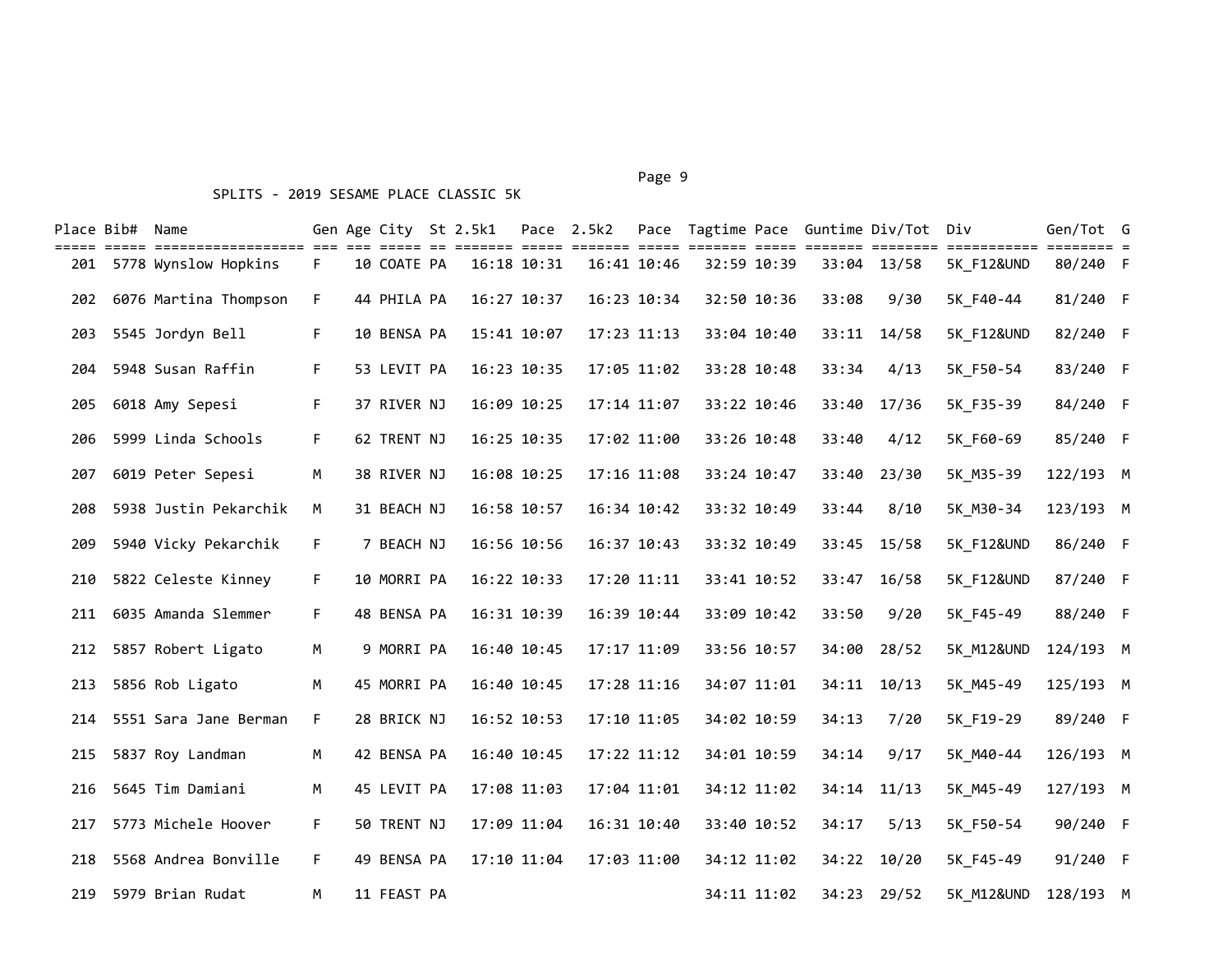|     | 220 5535 Alexandra Bauer | F. | 28 DOYLE PA | 16:46 10:49             | 17:26 11:15 | 34:12 11:02        | 34:26       | 8/20 | 5K F19-29 | 92/240 F  |  |
|-----|--------------------------|----|-------------|-------------------------|-------------|--------------------|-------------|------|-----------|-----------|--|
|     | 221 5636 Virginia Crouse | F. | 60 LANGH PA | 17:01 10:59             | 17:14 11:07 | 34:15 11:03        | 34:29       | 5/12 | 5K F60-69 | 93/240 F  |  |
| 222 | 5648 Dottie Daut         | F. | 50 BENSA PA | 16:59 10:58 17:18 11:10 |             | 34:17 11:04  34:32 |             | 6/13 | 5K F50-54 | 94/240 F  |  |
|     | 223 5559 Rebecca Bewtra  | F. | 45 MORRI PA | 17:27 11:16             | 17:04 11:01 | 34:30 11:08        | 34:46 11/20 |      | 5K F45-49 | 95/240 F  |  |
|     | 224 5679 Sarah Fell      | F. | 25 LEVIT PA | 17:02 11:00             | 17:32 11:19 | 34:34 11:09        | 34:48       | 9/20 | 5K F19-29 | 96/240 F  |  |
| 225 | 5655 Daniel Devine       | M  | 29 WARMI PA | 17:30 11:17             | 17:11 11:05 | 34:40 11:11        | 35:16       | 8/10 | 5K M19-29 | 129/193 M |  |

| Place Bib# | Name                                       |    | Gen Age City St 2.5k1 |             |             | Pace 2.5k2 |                 |             |       | Pace Tagtime Pace Guntime Div/Tot Div |                       | Gen/Tot G |  |
|------------|--------------------------------------------|----|-----------------------|-------------|-------------|------------|-----------------|-------------|-------|---------------------------------------|-----------------------|-----------|--|
|            | ===============<br>226 6022 Pamela Shaffer | F. | 36 LEVIT PA           | 17:29 11:17 |             |            | 17:36 11:21     | 35:04 11:19 |       | 35:25 18/36                           | ========<br>5K F35-39 | 97/240 F  |  |
| 227        | 6004 Isabella Schubert F                   |    | 12 BENSA PA           |             | 14:55 9:38  |            | 20:31 13:14     | 35:25 11:26 |       | 35:28 17/58                           | 5K F12&UND            | 98/240 F  |  |
| 228        | 5824 Kate Kleitsch                         | F. | 38 LEVIT PA           |             | 16:47 10:50 |            | 18:16 11:47     | 35:03 11:19 |       | 35:36 19/36                           | 5K F35-39             | 99/240 F  |  |
| 229        | 5736 Eddy Gray                             | M  | 42 PHILA PA           |             | 17:05 11:02 |            | $18:25$ $11:53$ | 35:30 11:28 |       | 35:40 10/17                           | 5K M40-44             | 130/193 M |  |
| 230        | 5713 Will Gamble                           | M  | 55 LANSD PA           |             | 17:58 11:36 |            | 17:40 11:24     | 35:38 11:30 | 35:45 | 6/9                                   | 5K M55-59             | 131/193 M |  |
| 231        | 5922 Jonathan Ng                           | M  | 36 MORRI PA           |             | 17:57 11:35 |            | 17:44 11:27     | 35:41 11:31 |       | 35:47 24/30                           | 5K M35-39             | 132/193 M |  |
| 232        | 5921 Gabriel Ng                            | M  | 8 MORRI PA            |             | 17:58 11:36 |            | 17:44 11:27     | 35:42 11:31 |       | 35:48 30/52                           | 5K M12&UND            | 133/193 M |  |
| 233        | 5640 Isabella Cummings                     | F  | 10 BENSA PA           |             | 16:52 10:53 |            | 19:03 12:17     | 35:54 11:35 |       | 36:01 18/58                           | 5K F12&UND            | 100/240 F |  |
| 234        | 5947 Kristina Pritko                       | F. | 40 BREIN PA           |             | 18:01 11:38 |            | 17:32 11:19     | 35:32 11:28 |       | 36:03 10/30                           | 5K F40-44             | 101/240 F |  |
| 235        | 5639 Brian Cummings                        | M  | 40 BENSA PA           |             | 16:54 10:54 |            | 19:03 12:18     | 35:56 11:36 |       | $36:03$ $11/17$                       | 5K M40-44             | 134/193 M |  |
| 236        | 6050 Logan Stoerrle                        | M  | 11 BENSA PA           |             | 15:58 10:18 |            | 20:11 13:02     | 36:09 11:40 |       | $36:17$ $31/52$                       | 5K M12&UND            | 135/193 M |  |
| 237        | 5781 Alexiana Hughes                       | F. | 16 PENNS PA           | 18:36 12:00 |             |            | 17:11 11:05     | 35:46 11:33 | 36:24 | 4/9                                   | 5K F15-18             | 102/240 F |  |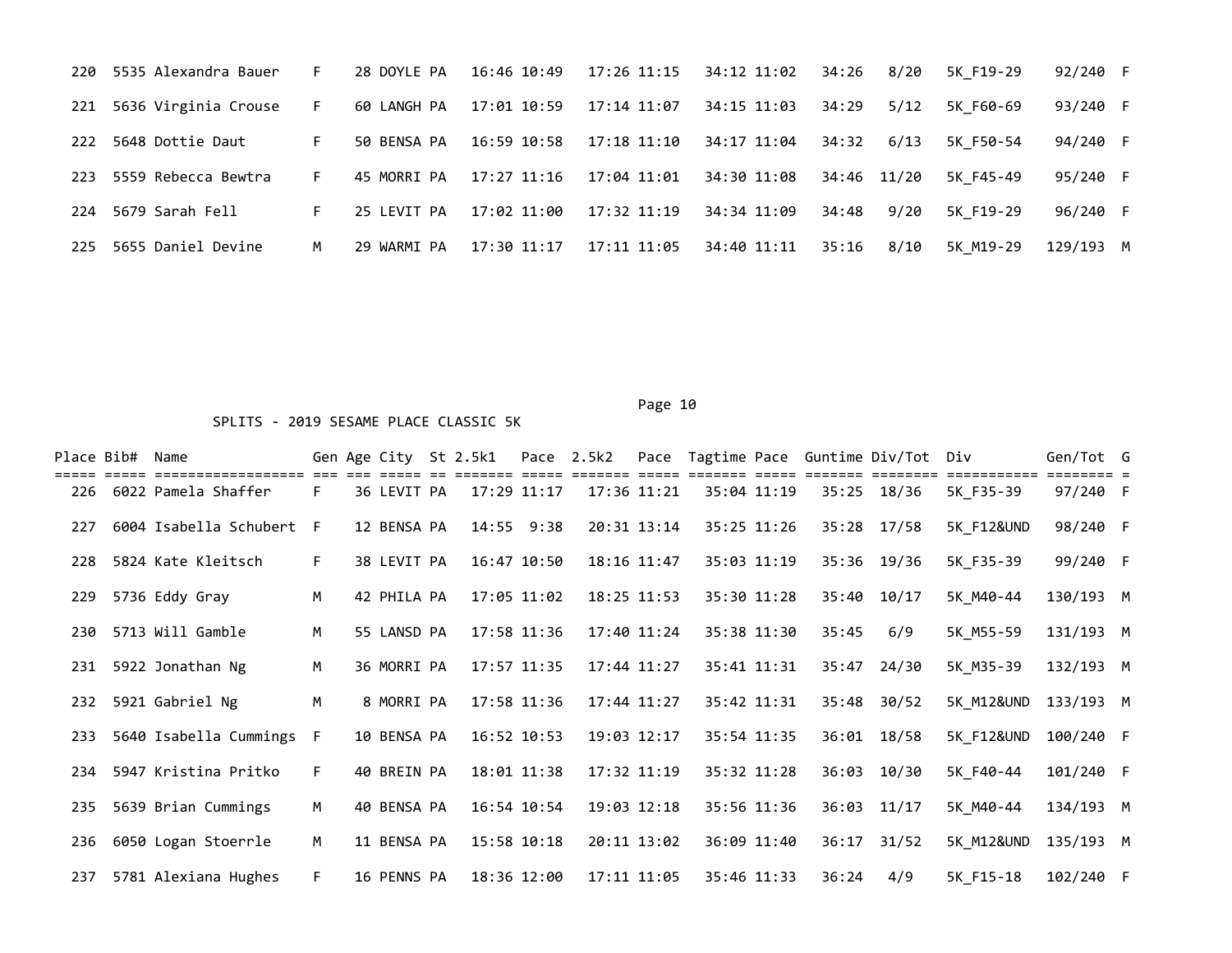| 238 | 5681 Angela Fernandez | F. | 43 MORRI PA | 17:50 11:30 | 18:35 12:00 | 36:24 11:45 |       | 36:29 11/30 | 5K F40-44  | 103/240 F |  |
|-----|-----------------------|----|-------------|-------------|-------------|-------------|-------|-------------|------------|-----------|--|
| 239 | 5854 Rachel Lewis     | F. | 25 FEAST PA | 17:12 11:06 | 19:11 12:23 | 36:22 11:44 |       | 36:29 10/20 | 5K F19-29  | 104/240 F |  |
| 240 | 6174 Eugene Law       | M  | 28 WAYNE PA | 18:09 11:43 | 18:25 11:53 | 36:34 11:48 | 36:37 | 9/10        | 5K M19-29  | 136/193 M |  |
| 241 | 5802 Reese K          | F. | 8 MORRI PA  | 17:54 11:33 | 18:49 12:08 | 36:42 11:51 |       | 36:55 19/58 | 5K F12&UND | 105/240 F |  |
| 242 | 6153 Anne Bencivengo  | F. | 44 LANGH PA | 18:12 11:45 | 18:34 11:59 | 36:45 11:52 |       | 36:55 12/30 | 5K F40-44  | 106/240 F |  |
| 243 | 5552 Valerie Bestetti | F. | 32 MORRI PA | 17:58 11:36 | 18:45 12:06 | 36:43 11:51 |       | 36:56 13/18 | 5K F30-34  | 107/240 F |  |
| 244 | 6054 Wade Suthard     | M  | 53 NEWTO PA | 16:54 10:54 | 19:40 12:42 | 36:33 11:48 | 36:58 | 6/9         | 5K M50-54  | 137/193 M |  |
| 245 | 5772 Cherish Holmes   | F. | 9 MORRI PA  | 17:59 11:36 | 19:01 12:16 | 36:59 11:56 |       | 37:01 20/58 | 5K F12&UND | 108/240 F |  |
| 246 | 5753 Greg Hallman     | M  | 35 QUAKE PA | 17:23 11:13 | 19:31 12:35 | 36:53 11:54 |       | 37:12 25/30 | 5K M35-39  | 138/193 M |  |
| 247 | 5794 Stephanie Jobson | F. | 42 MOUNT NJ | 18:11 11:44 | 18:47 12:07 | 36:58 11:56 |       | 37:14 13/30 | 5K F40-44  | 109/240 F |  |
| 248 | 5793 Faith Jobson     | F. | 16 MOUNT NJ | 18:13 11:45 | 18:45 12:06 | 36:58 11:56 | 37:15 | 5/9         | 5K F15-18  | 110/240 F |  |
| 249 | 5678 Danielle Fabro   | F. | 28 LEVIT PA | 18:07 11:41 | 18:50 12:09 | 36:56 11:55 |       | 37:35 11/20 | 5K F19-29  | 111/240 F |  |
| 250 | 5560 Ryan Bird        | M  | 35 SOUTH PA | 18:09 11:43 | 19:07 12:20 | 37:15 12:01 |       | 37:46 26/30 | 5K M35-39  | 139/193 M |  |

Page 11

|     | Place Bib# Name |                                               |    |             | Gen Age City St 2.5k1 Pace 2.5k2 |             |                 |             |       | Pace Tagtime Pace Guntime Div/Tot Div |                      | Gen/Tot G |  |
|-----|-----------------|-----------------------------------------------|----|-------------|----------------------------------|-------------|-----------------|-------------|-------|---------------------------------------|----------------------|-----------|--|
| 251 |                 | ----- -------------------<br>5900 Ashlyn Merz | F. | 12 BENSA PA | 16:50 10:52                      | 21:07 13:37 |                 | 37:56 12:14 |       | 38:03 21/58                           | 5K F12&UND 112/240 F |           |  |
|     |                 | 252 6135 Nick Gambino                         | M  | 34 BENSA PA | 17:58 11:36                      |             | 19:59 12:54     | 37:57 12:15 | 38:09 | 9/10                                  | 5K M30-34            | 140/193 M |  |
| 253 |                 | 5712 Nicholas Gambino                         | M  | 10 BENSA PA | 17:58 11:36                      | 20:02 12:55 |                 | 37:59 12:16 |       | 38:10 32/52                           | 5K M12&UND 141/193 M |           |  |
| 254 |                 | 5599 Marypat Cerullo                          | F. | 43 MORRI PA | 18:59 12:15                      | 19:10 12:22 |                 | 38:09 12:19 |       | 38:12 14/30                           | 5K F40-44            | 113/240 F |  |
| 255 |                 | 5783 Jennifer Hughes                          | F. | 41 PENNS PA | 18:42 12:04                      |             | $18:55$ $12:12$ | 37:36 12:08 |       | 38:12 15/30                           | 5K F40-44            | 114/240 F |  |
| 256 |                 | 5919 Angeline Neiman                          | F. | 32 WARMI PA | 18:58 12:14                      |             | 19:06 12:20     | 38:03 12:17 | 38:13 | 14/18                                 | 5K F30-34            | 115/240 F |  |
|     |                 |                                               |    |             |                                  |             |                 |             |       |                                       |                      |           |  |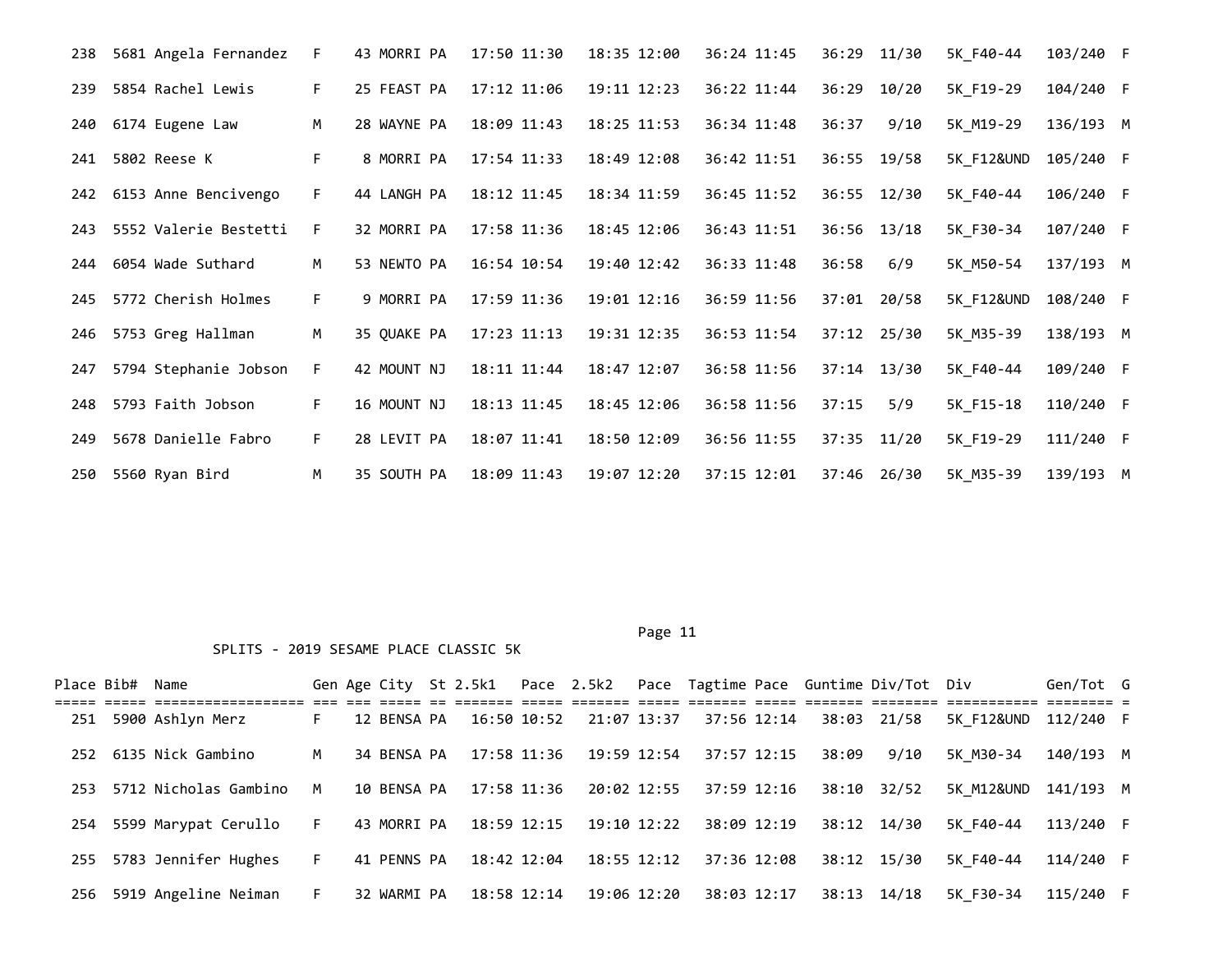| 257 | 5589 Bree Cantiello           | F. | 41 LEVIT PA | 18:06 11:41 | 20:08 12:59 | 38:13 12:20 | 38:28       | 16/30       | 5K F40-44             | 116/240 F |  |
|-----|-------------------------------|----|-------------|-------------|-------------|-------------|-------------|-------------|-----------------------|-----------|--|
| 258 | 5883 Shara Matacotta          | F. | 35 NEWTO PA | 18:13 11:45 | 19:45 12:45 | 37:57 12:15 | 38:38       | 20/36       | 5K_F35-39             | 117/240 F |  |
| 259 | 5819 Brendan King             | M  | 10 TRENT NJ | 20:17 13:06 | 18:15 11:47 | 38:32 12:26 |             | 39:04 33/52 | 5K M12&UND            | 142/193 M |  |
| 260 | 5821 Sarah King               | F. | 39 TRENT NJ | 20:22 13:09 | 18:10 11:44 | 38:32 12:26 |             | 39:04 21/36 | 5K F35-39             | 118/240 F |  |
|     | 261 5939 Patricia Pekarchik F |    | 38 BEACH NJ | 20:01 12:55 | 19:08 12:21 | 39:09 12:38 |             | 39:20 22/36 | 5K F35-39             | 119/240 F |  |
| 262 | 5600 Ava Chazin               | F. | 10 BENSA PA | 18:27 11:54 | 20:52 13:28 | 39:18 12:41 | 39:26 22/58 |             | <b>5K F12&amp;UND</b> | 120/240 F |  |
| 263 | 5937 Dimitri Pekarchik M      |    | 5 BEACH NJ  | 20:00 12:55 | 19:20 12:28 | 39:20 12:41 |             | 39:32 34/52 | 5K M12&UND            | 143/193 M |  |
|     | 264 6066 Carrie Talone        | F. | 44 LEVIT PA | 19:48 12:47 | 19:17 12:27 | 39:05 12:37 | 39:39       | 17/30       | 5K F40-44             | 121/240 F |  |
| 265 | 6173 Chuck Zerambo            | M  | 59 PHILA PA | 19:28 12:33 | 19:56 12:52 | 39:23 12:43 | 39:40       | 7/9         | 5K M55-59             | 144/193 M |  |
| 266 | 6121 Maryellen Winn           | F. | 64 COATE PA | 19:51 12:48 | 19:46 12:45 | 39:36 12:47 | 39:44       | 6/12        | 5K F60-69             | 122/240 F |  |
| 267 | 6044 Grace Stanley            | F. | 15 LEVIT PA | 19:23 12:31 | 20:21 13:08 | 39:44 12:49 | 39:54       | 6/9         | 5K F15-18             | 123/240 F |  |
| 268 | 6041 Angela Stanley           | F. | 40 LEVIT PA | 19:54 12:50 | 19:52 12:49 | 39:45 12:50 | 39:55       | 18/30       | 5K F40-44             | 124/240 F |  |
| 269 | 5843 Dan Lee                  | М  | 69 LEVIT PA | 21:16 13:43 | 18:21 11:50 | 39:36 12:47 | 39:58       | 17/23       | 5K M60-69             | 145/193 M |  |
| 270 | 5846 Nena Lekwauwa            | F. | 38 MORRI PA | 20:28 13:12 | 19:37 12:40 | 40:04 12:56 | 40:29       | 23/36       | 5K F35-39             | 125/240 F |  |
| 271 | 5839 Michael Larbi            | M  | 11 BENSA PA | 19:09 12:21 | 21:21 13:47 | 40:30 13:04 | 40:30       | 35/52       | 5K_M12&UND            | 146/193 M |  |
| 272 | 5699 Olivianna Frost          | F. | 10 MORRI PA | 18:26 11:54 | 22:05 14:15 | 40:31 13:04 | 40:36       | 23/58       | 5K F12&UND            | 126/240 F |  |
| 273 | 5504 Laure Akruk              | F. | 39 MORRI PA | 19:09 12:21 | 21:00 13:33 | 40:09 12:57 | 40:41 24/36 |             | 5K_F35-39             | 127/240 F |  |
| 274 | 5503 Alyson Akruk             | F. | 8 MORRI PA  | 19:08 12:21 | 21:02 13:34 | 40:09 12:57 | 40:42 24/58 |             | 5K F12&UND            | 128/240 F |  |
| 275 | 5700 Teddy Frost              | M  | 7 MORRI PA  | 19:26 12:32 | 21:11 13:40 | 40:36 13:06 |             | 40:42 36/52 | 5K M12&UND 147/193 M  |           |  |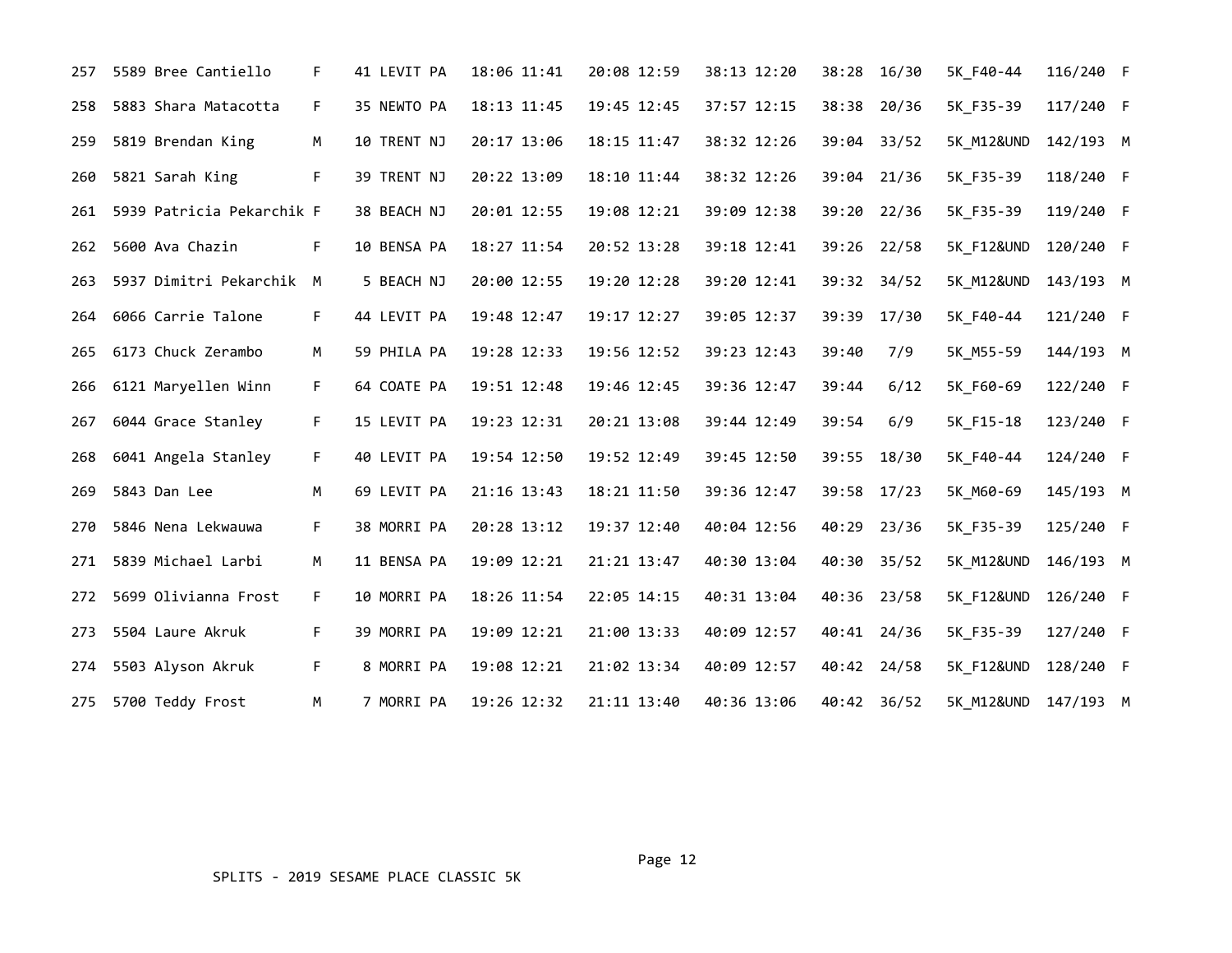| Place Bib# Name |                           |    |             | Gen Age City St 2.5k1 |             | Pace 2.5k2 |             |             |       | Pace Tagtime Pace Guntime Div/Tot Div |                       | Gen/Tot G |  |
|-----------------|---------------------------|----|-------------|-----------------------|-------------|------------|-------------|-------------|-------|---------------------------------------|-----------------------|-----------|--|
|                 | 276 5698 Jessica Frost    | F. | 37 MORRI PA |                       | 19:32 12:36 |            | 21:08 13:38 | 40:39 13:07 | 40:46 | 25/36                                 | 5K F35-39             | 129/240 F |  |
| 277             | 5782 Caleb Hughes         | M  | 10 PENNS PA |                       | 20:07 12:59 |            | 20:24 13:10 | 40:31 13:05 | 41:09 | 37/52                                 | 5K M12&UND            | 148/193 M |  |
| 278             | 5785 John Hughes          | м  | 43 PENNS PA |                       | 20:06 12:58 |            | 20:27 13:12 | 40:33 13:05 | 41:10 | 12/17                                 | 5K M40-44             | 149/193 M |  |
| 279             | 6005 Joshua Schubert      | М  | 10 BENSA PA |                       | 16:07 10:24 |            | 25:18 16:19 | 41:25 13:22 | 41:26 | 38/52                                 | 5K_M12&UND            | 150/193 M |  |
| 280             | 5677 Nicholas Esposito M  |    | 40 LEVIT PA |                       | 19:25 12:32 |            | 21:44 14:02 | 41:09 13:17 | 41:26 | 13/17                                 | 5K M40-44             | 151/193 M |  |
| 281             | 6102 Andre Werner         | М  | 12 BENSA PA |                       | 19:07 12:20 |            | 22:21 14:25 | 41:28 13:23 | 41:30 | 39/52                                 | 5K_M12&UND            | 152/193 M |  |
| 282             | 5855 Janice Lieljuris     | F. | 57 RIVER NJ |                       | 20:25 13:10 |            | 20:52 13:28 | 41:16 13:19 | 41:31 | 2/6                                   | 5K_F55-59             | 130/240 F |  |
| 283             | 5901 Aubrey Merz          | F. | 10 BENSA PA |                       | 20:59 13:33 |            | 20:29 13:13 | 41:28 13:23 | 41:35 | 25/58                                 | 5K F12&UND            | 131/240 F |  |
| 284             | 5635 Raymond Crouse       | M  | 30 FEAST PA |                       | 21:37 13:57 |            | 19:40 12:41 | 41:16 13:19 |       | 41:44 10/10                           | 5K M30-34             | 153/193 M |  |
| 285             | 5633 Chelsey Crouse       | F. | 34 FEAST PA |                       | 21:37 13:57 |            | 19:39 12:41 | 41:16 13:19 | 41:45 | 15/18                                 | 5K F30-34             | 132/240 F |  |
| 286             | 6042 Aubrie Stanley       | F. | 11 LEVIT PA |                       | 21:24 13:48 |            | 20:29 13:13 | 41:53 13:31 |       | 42:02 26/58                           | <b>5K F12&amp;UND</b> | 133/240 F |  |
| 287             | 6043 Brian Stanley        | М  | 42 LEVIT PA |                       | 21:25 13:49 |            | 20:29 13:13 | 41:53 13:31 |       | 42:02 14/17                           | 5K M40-44             | 154/193 M |  |
| 288             | 6139 Olivia Urban         | F. | 12 MORRI PA |                       | 18:50 12:09 |            | 23:27 15:08 | 42:17 13:39 | 42:18 | 27/58                                 | <b>5K F12&amp;UND</b> | 134/240 F |  |
| 289             | 5674 Sonya Eleazer        | F. | 50 CAMDE NJ |                       | 21:57 14:10 |            | 19:57 12:52 | 41:54 13:31 | 42:30 | 7/13                                  | 5K F50-54             | 135/240 F |  |
| 290             | 5658 Melanie Dickersbac F |    | 50 MORRI PA |                       | 20:27 13:12 |            | 22:09 14:17 | 42:36 13:45 | 42:40 | 8/13                                  | 5K F50-54             | 136/240 F |  |
| 291             | 5797 Lauren Johansson     | F. | 42 MORRI PA |                       | 21:01 13:33 |            | 21:15 13:43 | 42:15 13:38 | 42:46 | 19/30                                 | 5K F40-44             | 137/240 F |  |
| 292             | 5995 Lauren Schneider     | F. | 10 BENSA PA |                       | 20:24 13:10 |            | 22:27 14:29 | 42:50 13:49 | 42:51 | 28/58                                 | 5K F12&UND            | 138/240 F |  |
| 293             | 5986 Cori Ryan            | F. | 4 LAWRE NJ  |                       | 22:12 14:20 |            | 19:15 12:26 | 41:27 13:23 |       | 43:04 29/58                           | 5K F12&UND            | 139/240 F |  |
| 294             | 5987 Mell Ryan            | F. | 76 BENSA PA |                       | 22:12 14:20 |            | 19:23 12:31 | 41:35 13:25 | 43:07 | 2/9                                   | 5K F70-79             | 140/240 F |  |
| 295             | 5988 Scott Ryan           | М  | 47 LAWRE NJ |                       | 22:14 14:21 |            | 19:18 12:27 | 41:31 13:24 |       | 43:07 12/13                           | 5K_M45-49             | 155/193 M |  |
| 296             | 5744 Kevin Grow           | М  | 23 BENSA PA |                       | 20:32 13:15 |            | 22:38 14:36 | 43:09 13:56 |       | 43:12 10/10                           | 5K_M19-29             | 156/193 M |  |
| 297             | 6023 Talon Shaup          | M  | 5 DRUMS PA  |                       | 20:42 13:22 |            | 22:12 14:19 | 42:53 13:50 | 43:27 | 40/52                                 | 5K_M12&UND 157/193 M  |           |  |
| 298             | 5515 Carley Angelitis     | F. | 12 BENSA PA |                       | 21:27 13:50 |            | 22:00 14:12 | 43:27 14:01 | 43:29 | 30/58                                 | 5K F12&UND            | 141/240 F |  |
| 299             | 6192 Henry Somers         | M  | 63 ITHAC NY |                       | 20:57 13:31 |            | 22:29 14:31 | 43:26 14:01 |       | 43:32 18/23                           | 5K_M60-69             | 158/193 M |  |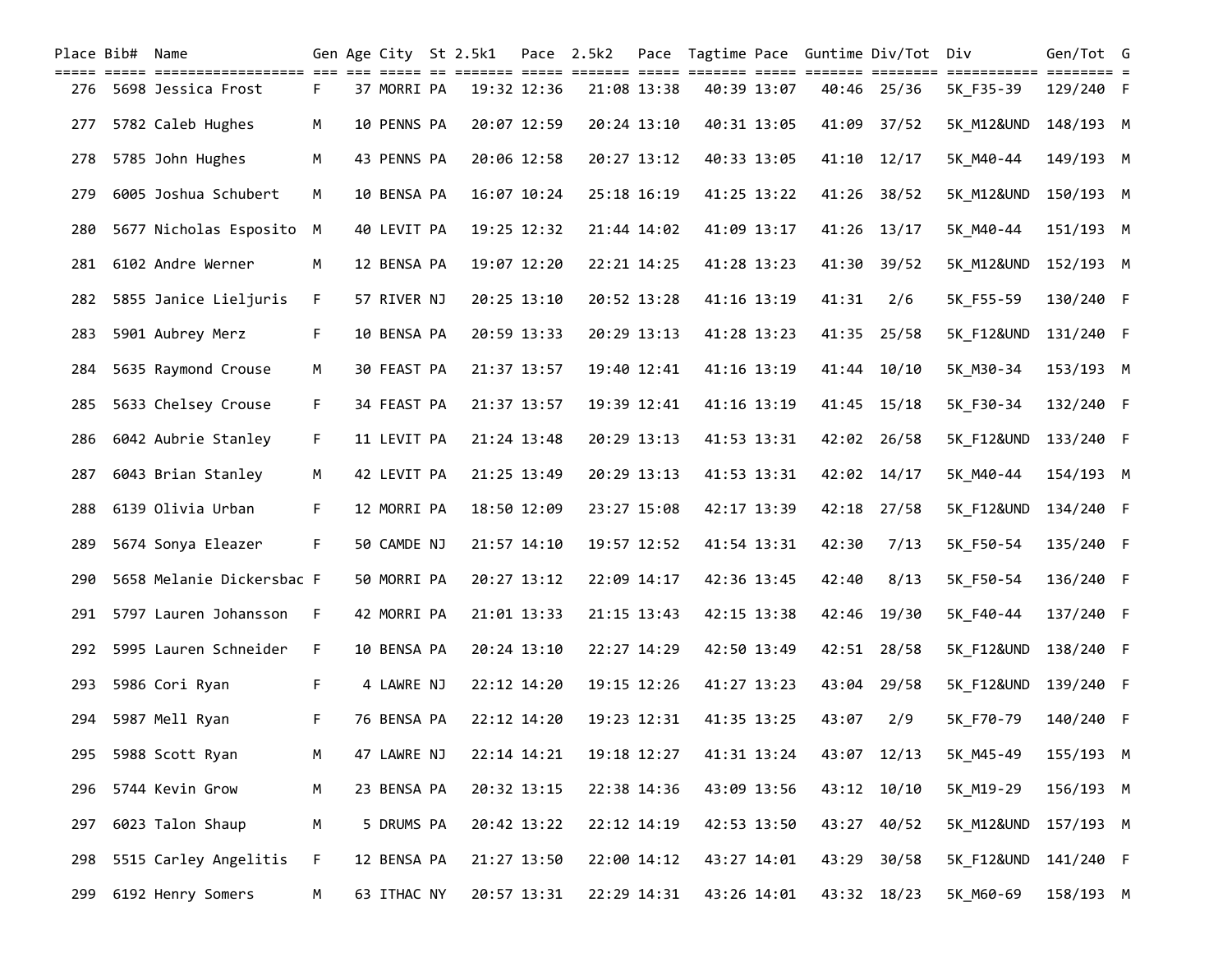|     | Place Bib# Name |                           |    |             | Gen Age City St 2.5k1 |             | Pace 2.5k2 |             |             |       | Pace Tagtime Pace Guntime Div/Tot Div |                                      | Gen/Tot G |  |
|-----|-----------------|---------------------------|----|-------------|-----------------------|-------------|------------|-------------|-------------|-------|---------------------------------------|--------------------------------------|-----------|--|
| 301 |                 | 5623 Ingvild Costello     | F. | 45 MORRI PA |                       | 20:05 12:58 |            | 23:52 15:24 | 43:57 14:11 |       | 44:01 12/20                           | ============ ======== =<br>5K F45-49 | 142/240 F |  |
| 302 |                 | 5622 Ellie Costello       | F. | 7 MORRI PA  |                       | 20:02 12:56 |            | 23:56 15:26 | 43:57 14:11 |       | 44:02 31/58                           | <b>5K F12&amp;UND</b>                | 143/240 F |  |
| 303 |                 | 6123 Taya Womack          | F. | 38 MORRI PA |                       | 21:51 14:06 |            | 22:09 14:18 | 44:00 14:12 | 44:07 | 26/36                                 | 5K F35-39                            | 144/240 F |  |
| 304 |                 | 5814 Mark Kelly           | М  | 60 FAIRL PA |                       | 21:34 13:55 |            | 22:24 14:28 | 43:58 14:11 |       | 44:31 19/23                           | 5K M60-69                            | 160/193 M |  |
| 305 |                 | 5621 Chuck Costello       | M  | 54 LEVIT PA |                       | 20:05 12:58 |            | 24:31 15:49 | 44:35 14:23 | 44:40 | 7/9                                   | 5K M50-54                            | 161/193 M |  |
| 306 |                 | 6141 Vicki Hallcom        | F. | 26 LEVIT PA |                       | 23:03 14:52 |            | 21:09 13:39 | 44:11 14:16 |       | 44:44 12/20                           | 5K F19-29                            | 145/240 F |  |
| 307 |                 | 6188 Keisha Baker         | F. | 28 MOUNT NJ |                       | 21:47 14:04 |            | 23:04 14:53 | 44:51 14:28 |       | 45:12 13/20                           | 5K F19-29                            | 146/240 F |  |
| 308 |                 | 5953 Nadia Rdzinski       | F. | 8 MORRI PA  |                       | 23:30 15:10 |            | 21:58 14:11 | 45:27 14:40 | 45:29 | 32/58                                 | 5K F12&UND                           | 147/240 F |  |
| 309 |                 | 5510 Leslie Allen         | F. | 12 MORRI PA |                       | 23:04 14:53 |            | 22:00 14:11 | 45:03 14:32 |       | 45:31 33/58                           | 5K F12&UND                           | 148/240 F |  |
| 310 |                 | 5796 Chris Johansson      | М  | 41 MORRI PA |                       | 22:25 14:28 |            | 22:13 14:20 | 44:38 14:24 |       | 45:32 15/17                           | 5K M40-44                            | 162/193 M |  |
| 311 |                 | 5575 Cheryl Bray          | F. | 50 NEW H PA |                       | 22:23 14:27 |            | 22:59 14:50 | 45:22 14:38 | 45:38 | 9/13                                  | 5K F50-54                            | 149/240 F |  |
| 312 |                 | 5673 Michelle Eisenhowe F |    | 28 LEVIT PA |                       | 22:33 14:33 |            | 23:08 14:56 | 45:40 14:44 |       | 45:44 14/20                           | 5K F19-29                            | 150/240 F |  |
| 313 |                 | 6122 Melissa Woerner      | F. | 40 LANGH PA |                       | 22:33 14:33 |            | 23:19 15:03 | 45:52 14:48 |       | 45:55 20/30                           | 5K F40-44                            | 151/240 F |  |
| 314 |                 | 6084 Ellie Urban          | F. | 8 MORRI PA  |                       | 22:42 14:39 |            | 23:16 15:01 | 45:58 14:50 |       | 46:01 34/58                           | 5K F12&UND                           | 152/240 F |  |
| 315 |                 | 6085 Kiera Urban          | F. | 9 MORRI PA  |                       | 21:12 13:41 |            | 24:49 16:01 | 46:00 14:51 |       | 46:01 35/58                           | 5K F12&UND                           | 153/240 F |  |
| 316 |                 | 5641 Lucas Czekay         | M  | 11 BENSA PA |                       | 21:34 13:55 |            | 24:32 15:50 | 46:05 14:52 |       | 46:14 41/52                           | 5K M12&UND                           | 163/193 M |  |
|     |                 | 317 6148 Ann MacArtney    | F. | 41 MORRI PA |                       | 22:41 14:38 |            | 23:41 15:17 | 46:21 14:58 |       | 46:25 21/30                           | 5K F40-44                            | 154/240 F |  |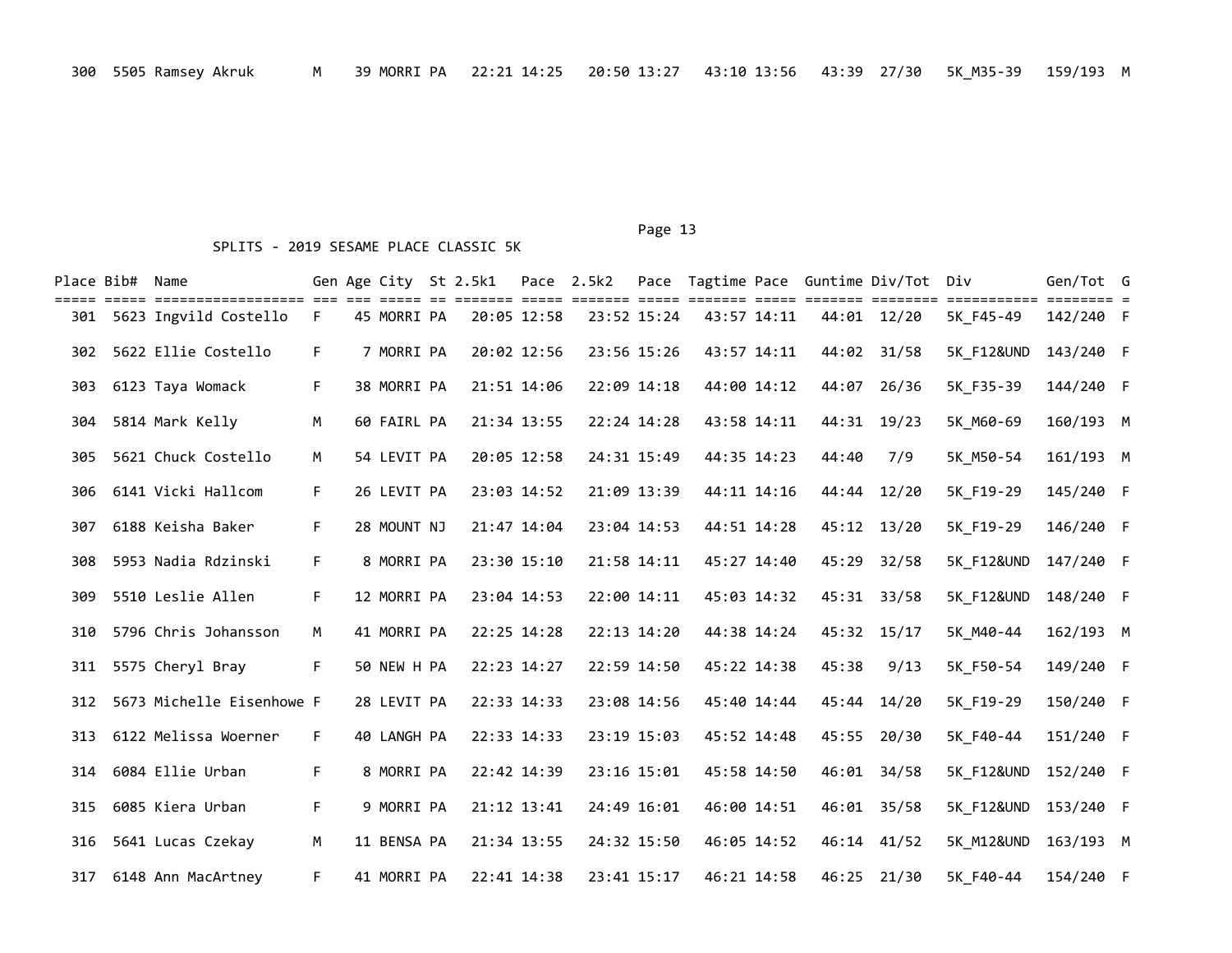|     | 318 5864 Emily MacArtney | F. | 8 MORRI PA  | 22:41 14:38 | 23:41 15:17 | 46:22 14:58 | 46:26       | 36/58       | 5K F12&UND 155/240 F |           |  |
|-----|--------------------------|----|-------------|-------------|-------------|-------------|-------------|-------------|----------------------|-----------|--|
| 319 | 5625 Sofia Costello      | F. | 9 MORRI PA  | 20:03 12:56 | 26:32 17:07 | 46:34 15:02 | 46:39       | 37/58       | 5K F12&UND           | 156/240 F |  |
| 320 | 5931 Mary Oppenheimer    | F. | 91 LANGH PA |             |             | 46:22 14:58 | 46:42       | 1/1         | 5K F80+              | 157/240 F |  |
| 321 | 6003 William Schreyer    | M  | 7 KENDA NJ  | 21:36 13:56 | 24:42 15:56 | 46:17 14:56 | 46:45 42/52 |             | 5K M12&UND           | 164/193 M |  |
| 322 | 6001 Paige Schreyer      | F. | 6 KENDA NJ  | 21:06 13:37 | 25:14 16:17 | 46:20 14:57 | 46:46       | 38/58       | 5K F12&UND           | 158/240 F |  |
| 323 | 6000 Bill Schreyer       | M  | 36 KENDA NJ | 20:55 13:30 | 25:25 16:24 | 46:20 14:57 |             | 46:46 28/30 | 5K M35-39            | 165/193 M |  |
| 324 | 5646 Maria Dandrea       | F. | 28 BENSA PA | 22:28 14:30 | 24:25 15:45 | 46:52 15:08 | 46:54 15/20 |             | 5K F19-29            | 159/240 F |  |
| 325 | 5626 Laura Coulter       | F. | 30 WARMI PA | 24:44 15:58 | 21:24 13:49 | 46:08 14:53 | 46:55 16/18 |             | 5K F30-34            | 160/240 F |  |

Page 14

|     | Place Bib# Name |                           |    |             |             |             |             |             |       | Gen Age City St 2.5k1  Pace 2.5k2  Pace Tagtime Pace Guntime Div/Tot Div |                      | Gen/Tot G |  |
|-----|-----------------|---------------------------|----|-------------|-------------|-------------|-------------|-------------|-------|--------------------------------------------------------------------------|----------------------|-----------|--|
| 326 |                 | 6077 Amanda Toti          | F. | 38 PLAIN NJ | 21:25 13:49 |             | 25:09 16:14 | 46:34 15:02 | 47:00 | 27/36                                                                    | 5K F35-39            | 161/240 F |  |
| 327 |                 | 6002 Sandra Schreyer      | F. | 36 KENDA NJ | 21:08 13:38 |             | 25:34 16:30 | 46:42 15:04 | 47:08 | 28/36                                                                    | 5K F35-39            | 162/240 F |  |
| 328 |                 | 5693 Indigo Fowler        | F. | 10 BENSA PA | 24:05 15:32 |             | 22:58 14:49 | 47:02 15:11 | 47:09 | 39/58                                                                    | 5K F12&UND 163/240 F |           |  |
| 329 |                 | 5795 Charlotte Johansso F |    | 9 MORRI PA  |             | 22:44 14:40 | 24:04 15:32 | 46:48 15:06 |       | 47:20 40/58                                                              | 5K F12&UND           | 164/240 F |  |
| 330 |                 | 6027 Zeone Short          | F. | 44 BURLI NJ | 24:15 15:39 |             | 22:46 14:41 | 47:00 15:10 |       | 47:22 22/30                                                              | 5K F40-44            | 165/240 F |  |
| 331 |                 | 5627 Robin Covington      | F. | 49 BURLI NJ | 24:11 15:36 |             | 22:52 14:45 | 47:02 15:11 |       | 47:25 13/20                                                              | 5K F45-49            | 166/240 F |  |
|     |                 | 332 5670 Kaitlyn Dydak    | F. | 11 BENSA PA | 25:33 16:29 |             | 21:55 14:08 | 47:27 15:19 |       | 47:28 41/58                                                              | 5K F12&UND           | 167/240 F |  |
| 333 |                 | 5820 Meghan King          | F. | 8 TRENT NJ  | 22:41 14:38 |             | 24:18 15:41 | 46:59 15:10 |       | 47:31 42/58                                                              | 5K F12&UND           | 168/240 F |  |
|     |                 | 334 6186 Rebecca /betz    | F. | 60 NEWTO PA | 23:38 15:15 |             | 23:21 15:04 | 46:59 15:10 | 47:36 | 7/12                                                                     | 5K F60-69            | 169/240 F |  |
| 335 |                 | 5945 Ava Pitcher          | F. | 11 BENSA PA | 25:34 16:30 |             | 22:01 14:12 | 47:35 15:21 |       | 47:36 43/58                                                              | 5K F12&UND 170/240 F |           |  |
|     |                 | 336 5557 Logan Bevan      | M  | 9 LEVIT PA  | 24:59 16:07 |             | 22:54 14:47 | 47:52 15:27 |       | 47:57 43/52                                                              | 5K M12&UND 166/193 M |           |  |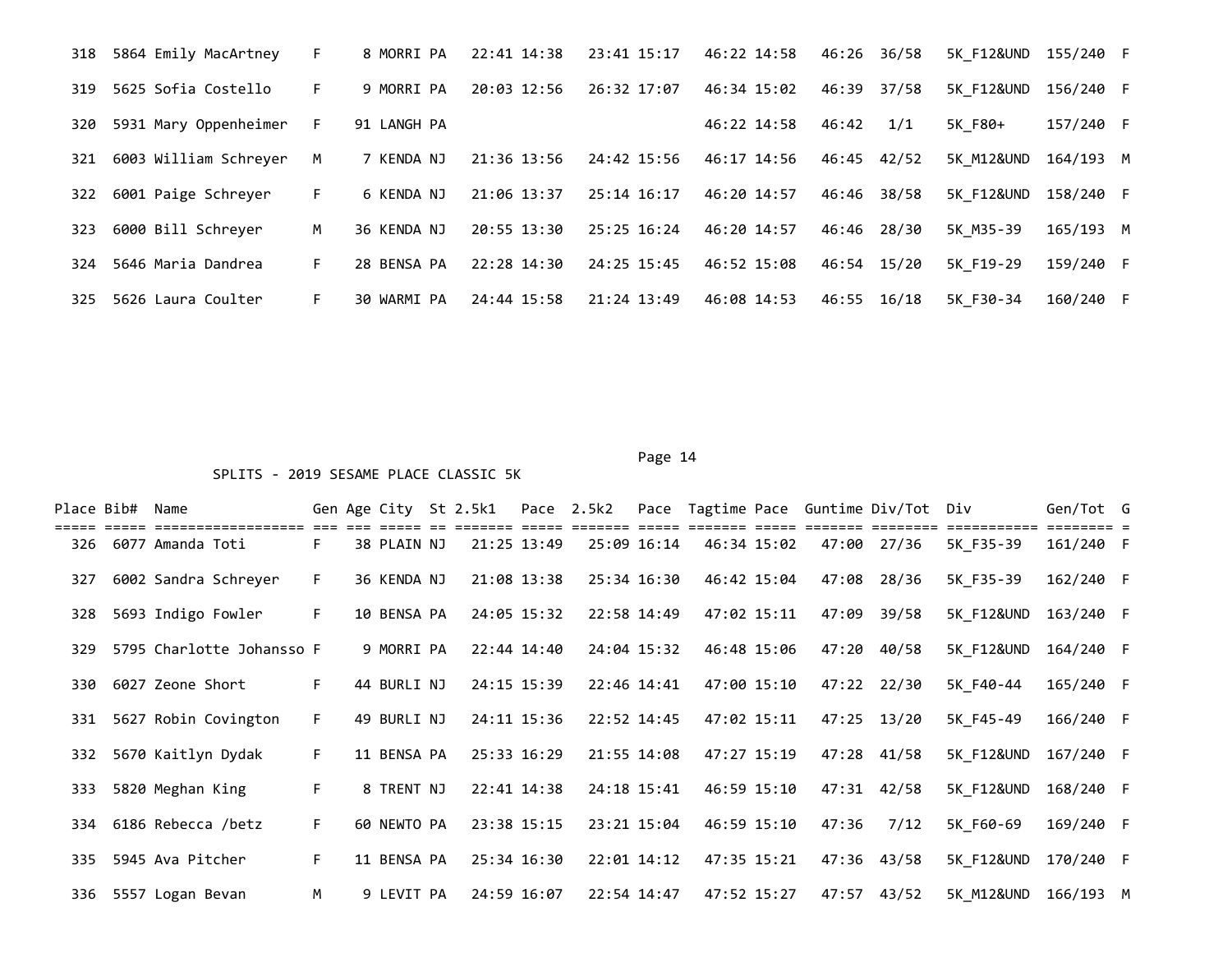| 337 | 5556 Laura Bevan      | F. | 34 LEVIT PA | 25:08 16:13 | 22:54 14:47 | 48:01 15:30 | 48:08 | 17/18       | 5K F30-34  | 171/240 F |  |
|-----|-----------------------|----|-------------|-------------|-------------|-------------|-------|-------------|------------|-----------|--|
| 338 | 5974 Jamie Rosta      | F. | 14 LEVIT PA | 21:34 13:55 | 26:09 16:53 | 47:43 15:24 | 48:13 | 7/8         | 5K F13-14  | 172/240 F |  |
| 339 | 5533 Scott Barao      | M  | 47 BENSA PA | 23:24 15:06 | 24:19 15:41 | 47:43 15:24 |       | 48:25 13/13 | 5K M45-49  | 167/193 M |  |
| 340 | 5532 Julie Barao      | F. | 40 BENSA PA | 23:27 15:08 | 24:16 15:40 | 47:43 15:24 | 48:25 | 23/30       | 5K F40-44  | 173/240 F |  |
| 341 | 5607 Lisa Clattenburg | F. | 35 BENSA PA | 26:06 16:51 | 22:12 14:20 | 48:18 15:35 |       | 48:32 29/36 | 5K F35-39  | 174/240 F |  |
| 342 | 5771 Matt Higginson   | M  | 17 LANSD PA | 23:07 14:55 | 25:21 16:22 | 48:28 15:38 | 48:36 | 6/8         | 5K_M15-18  | 168/193 M |  |
| 343 | 5555 Brett Bevan      | M  | 38 LEVIT PA | 24:48 16:00 | 23:39 15:16 | 48:27 15:38 | 48:39 | 29/30       | 5K M35-39  | 169/193 M |  |
| 344 | 5604 Arianna Cipressi | F. | 10 BENSA PA | 24:07 15:34 | 24:28 15:47 | 48:34 15:40 |       | 48:40 44/58 | 5K F12&UND | 175/240 F |  |
| 345 | 5808 Zaira Katiyar    | F. | 5 JAMIS PA  | 24:47 16:00 | 23:00 14:51 | 47:47 15:25 |       | 48:45 45/58 | 5K F12&UND | 176/240 F |  |
| 346 | 5511 Marcella Allen   | F. | 8 MORRI PA  | 23:28 15:09 | 25:24 16:23 | 48:52 15:46 |       | 48:54 46/58 | 5K F12&UND | 177/240 F |  |
| 347 | 5851 Jim Lewandowski  | M  | 44 MORRI PA | 26:43 17:14 | 21:56 14:09 | 48:38 15:42 |       | 49:22 16/17 | 5K M40-44  | 170/193 M |  |
| 348 | 5747 Kaila Grupp      | F. | 28 LANGH PA | 24:35 15:52 | 24:25 15:45 | 48:59 15:48 |       | 49:26 16/20 | 5K F19-29  | 178/240 F |  |
| 349 | 5746 Jenna Grupp      | F. | 25 LANGH PA | 24:32 15:50 | 24:27 15:47 | 48:59 15:48 | 49:27 | 17/20       | 5K F19-29  | 179/240 F |  |
| 350 | 5745 Bob Grupp        | M  | 64 LANGH PA | 24:32 15:50 | 24:28 15:47 | 48:59 15:48 | 49:27 | 20/23       | 5K M60-69  | 171/193 M |  |

Page 15

| Place Bib# Name |                             |    |             |  |  |  |                                                                    | Gen Age City St 2.5k1  Pace 2.5k2  Pace Tagtime Pace Guntime Div/Tot Div |                                       | Gen/Tot G |  |
|-----------------|-----------------------------|----|-------------|--|--|--|--------------------------------------------------------------------|--------------------------------------------------------------------------|---------------------------------------|-----------|--|
|                 |                             |    |             |  |  |  |                                                                    |                                                                          |                                       |           |  |
|                 | 351 6091 Erika Wadlington   | F. | 37 LANGH PA |  |  |  |                                                                    |                                                                          | 49:31 15:59  49:35  30/36  5K  F35-39 | 180/240 F |  |
|                 | 352 5761 Latanya Harrison F |    |             |  |  |  | 50 PHILA PA  25:02 16:09  24:06  15:33  49:08  15:51  49:41  10/13 |                                                                          | 5K F50-54                             | 181/240 F |  |
|                 | 353 5651 Mattalyn Davis     | F. |             |  |  |  | 46 PHILA PA  24:58 16:07  24:14  15:38  49:11  15:52  49:43  14/20 |                                                                          | 5K F45-49                             | 182/240 F |  |
|                 | 354 5506 Louis Alcuri       | M  | 39 LEVIT PA |  |  |  | 19:55 12:51  29:40  19:09  49:35  16:00  49:45  30/30              |                                                                          | 5K M35-39                             | 172/193 M |  |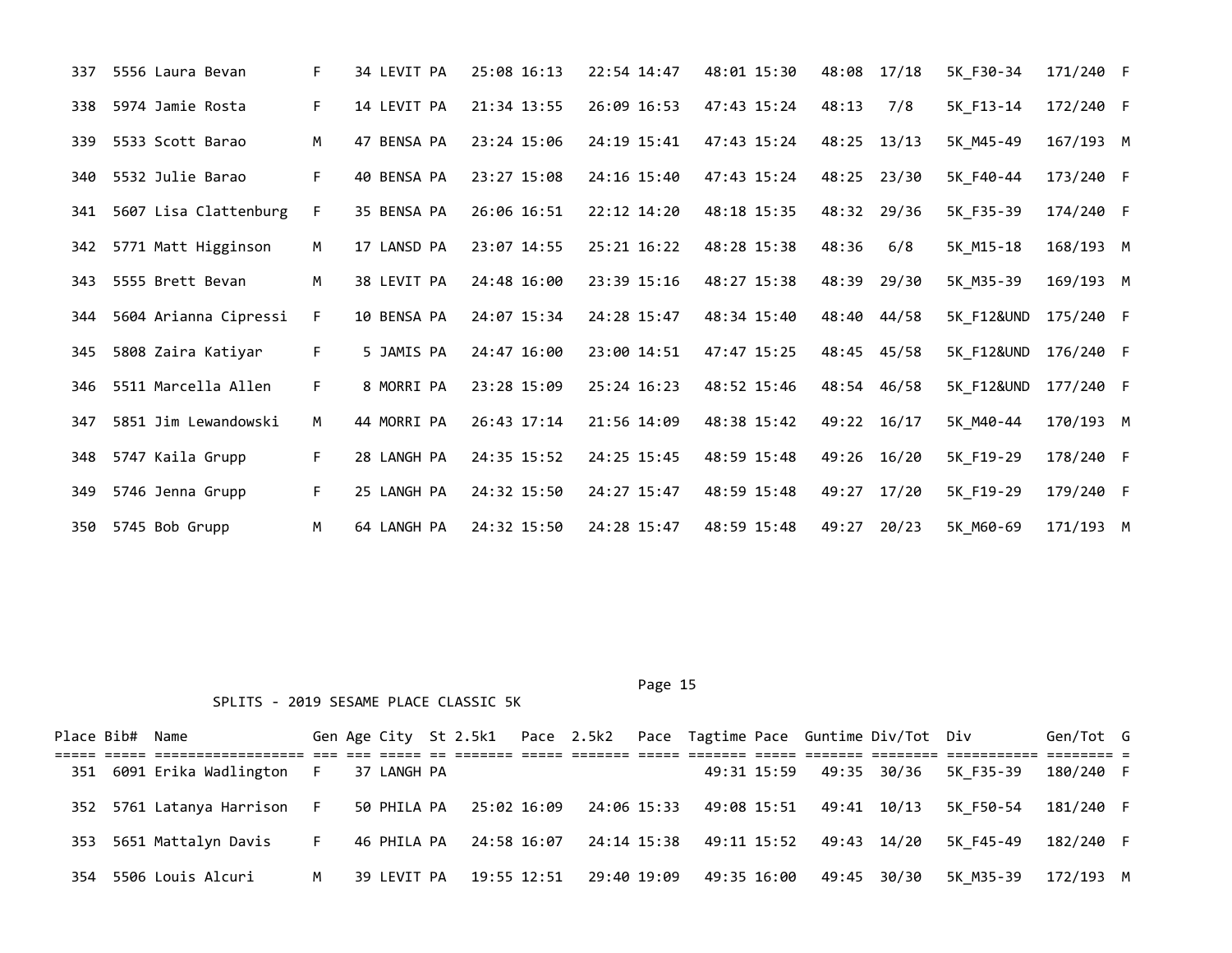| 355 | 5508 Traci Alcuri         | F. | 42 LEVIT PA | 19:56 12:52 | 29:40 19:08 | 49:35 16:00 | 49:46       | 24/30       | 5K_F40-44             | 183/240 F |  |
|-----|---------------------------|----|-------------|-------------|-------------|-------------|-------------|-------------|-----------------------|-----------|--|
| 356 | 5507 Oliver Alcuri        | M  | 9 LEVIT PA  | 19:55 12:51 | 29:44 19:11 | 49:38 16:01 | 49:49       | 44/52       | <b>5K M12&amp;UND</b> | 173/193 M |  |
| 357 | 5932 Sandy Oppenheimer M  |    | 93 LANGH PA | 25:07 16:12 | 24:26 15:46 | 49:33 15:59 | 49:56       | 1/1         | 5K M80+               | 174/193 M |  |
| 358 | 6156 Christaline Camach F |    | 29 PHILA PA | 24:36 15:52 | 25:18 16:20 | 49:53 16:06 | 49:58       | 18/20       | 5K F19-29             | 184/240 F |  |
| 359 | 5973 Daniel Rosta         | M  | 8 LEVIT PA  | 22:52 14:45 | 26:39 17:12 | 49:30 15:59 | 50:02 45/52 |             | 5K M12&UND 175/193 M  |           |  |
| 360 | 5570 Jesse Bonville       | M  | 10 BENSA PA | 25:05 16:11 | 25:49 16:40 | 50:54 16:25 |             | 51:04 46/52 | 5K M12&UND 176/193 M  |           |  |
| 361 | 6086 Michael Van Brunt M  |    | 10 BENSA PA | 25:09 16:14 | 26:24 17:02 | 51:33 16:38 | 51:41 47/52 |             | 5K M12&UND 177/193 M  |           |  |
| 362 | 5850 Ben Lewandowski      | M  | 12 MORRI PA | 26:48 17:17 | 24:28 15:47 | 51:15 16:32 | 51:59       | 48/52       | 5K_M12&UND 178/193 M  |           |  |
| 363 | 5853 Sam Lewandowski      | M  | 9 MORRI PA  |             |             | 51:16 16:33 |             | 52:01 49/52 | 5K_M12&UND            | 179/193 M |  |
| 364 | 5605 Elizabeth Citron     | F. | 17 NEWTO PA | 27:13 17:33 | 24:29 15:48 | 51:41 16:41 | 52:11       | 7/9         | 5K F15-18             | 185/240 F |  |
| 365 | 5659 Barb Doerflein       | F. | 37 KISSI FL | 25:05 16:11 | 26:52 17:20 | 51:57 16:46 | 52:23 31/36 |             | 5K F35-39             | 186/240 F |  |
| 366 | 5606 Erin Citron          | F. | 36 MORRI PA | 27:22 17:40 | 24:41 15:56 | 52:03 16:48 | 52:32 32/36 |             | 5K F35-39             | 187/240 F |  |
| 367 | 5509 Greta Allen          | F. | 46 MORRI PA | 27:15 17:35 | 25:00 16:08 | 52:14 16:51 | 52:43 15/20 |             | 5K F45-49             | 188/240 F |  |
| 368 | 5915 Laasya Muppala       | F. | 10 LANGH PA | 23:19 15:03 | 29:39 19:08 | 52:58 17:06 | 53:05       | 47/58       | <b>5K F12&amp;UND</b> | 189/240 F |  |
| 369 | 5880 Tracy Marks          | F. | 38 MORRI PA | 25:38 16:32 | 27:11 17:32 | 52:48 17:02 | 53:10       | 33/36       | 5K F35-39             | 190/240 F |  |
| 370 | 5833 Edward Kucowski      | M  | 62 MORRI PA | 27:02 17:27 | 26:05 16:50 | 53:07 17:08 | 53:23 21/23 |             | 5K M60-69             | 180/193 M |  |
| 371 | 5876 Howard Marks         | M  | 40 MORRI PA | 25:58 16:45 | 27:28 17:43 | 53:25 17:14 | 53:46 17/17 |             | 5K M40-44             | 181/193 M |  |
| 372 | 5886 Jozim Maxwell-Park M |    | 17 PHILA PA | 16:09 10:26 | 37:22 24:07 | 53:31 17:16 | 54:05       | 7/8         | 5K M15-18             | 182/193 M |  |
| 373 | 6075 Liam Thompson        | M  | 13 PHILA PA | 24:07 15:34 | 30:12 19:29 | 54:18 17:31 | 54:37       | 8/8         | 5K M13-14             | 183/193 M |  |
| 374 | 6074 Ciara Thompson       | F. | 10 PHILA PA | 24:07 15:34 | 30:14 19:31 | 54:21 17:32 | 54:42       | 48/58       | 5K F12&UND            | 191/240 F |  |
| 375 | 5766 Darlene Henderson F  |    | 57 MERCH NJ | 27:29 17:44 | 26:41 17:13 | 54:09 17:29 | 54:46       | 3/6         | 5K F55-59             | 192/240 F |  |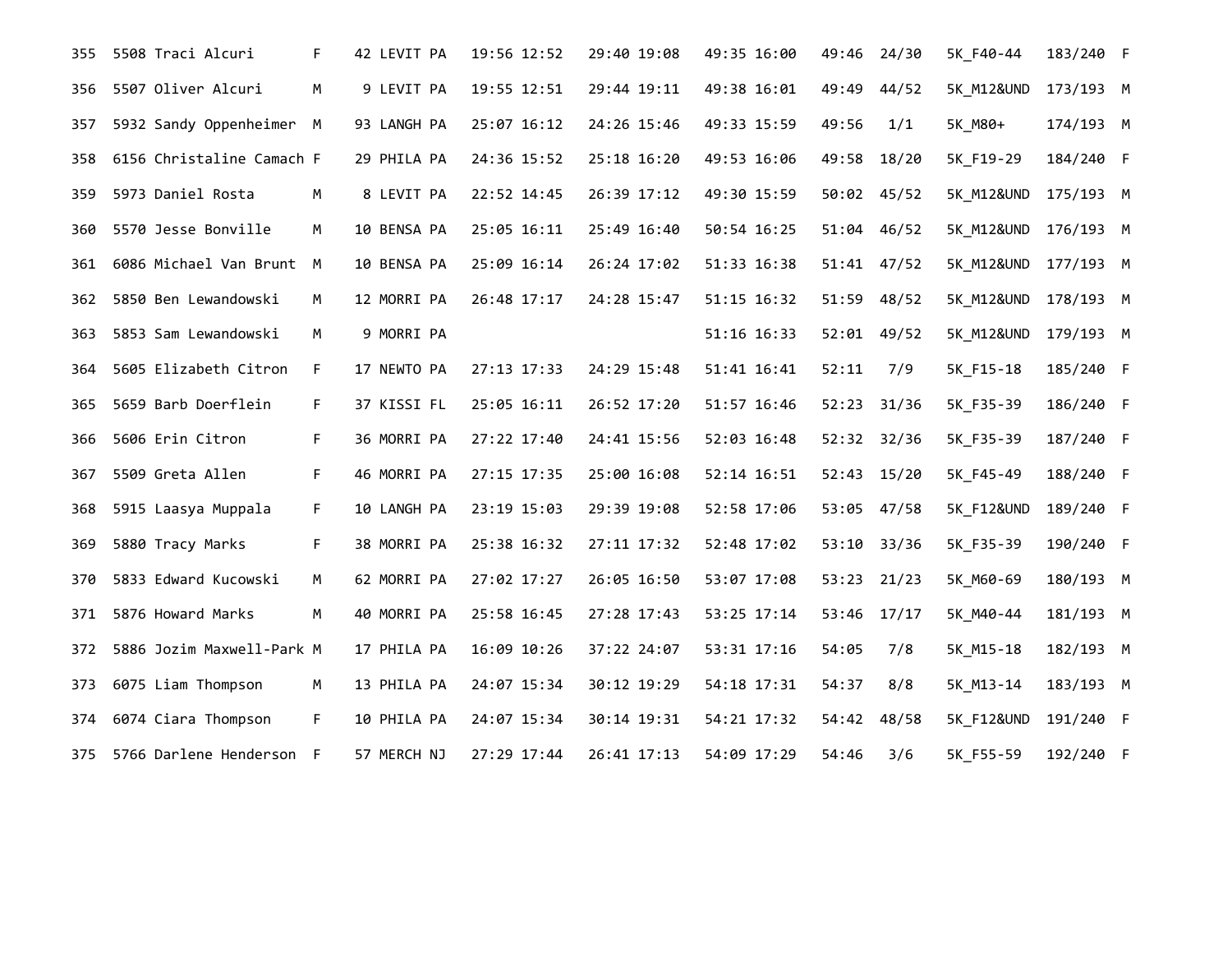|     | Place Bib#  Name |                                                             |    |             | Gen Age City St 2.5k1 Pace 2.5k2 |             |             |             |       | Pace Tagtime Pace Guntime Div/Tot Div |                       | Gen/Tot G |      |
|-----|------------------|-------------------------------------------------------------|----|-------------|----------------------------------|-------------|-------------|-------------|-------|---------------------------------------|-----------------------|-----------|------|
| 376 |                  | ===== ===== =================== === ===<br>5977 Katie Rosta | F. | 18 LEVIT PA |                                  | 27:05 17:29 | 27:36 17:48 | 54:41 17:39 | 55:12 | 8/9                                   | 5K_F15-18             | 193/240 F | == = |
| 377 |                  | 5975 Joey Rosta                                             | м  | 16 LEVIT PA |                                  | 27:06 17:29 | 27:35 17:48 | 54:40 17:38 | 55:14 | 8/8                                   | 5K M15-18             | 184/193 M |      |
| 378 |                  | 6194 Heather McKernan                                       | F. | 44 PHILA PA |                                  | 27:15 17:35 | 27:26 17:42 | 54:40 17:39 | 55:17 | 25/30                                 | 5K F40-44             | 194/240 F |      |
| 379 |                  | 5972 Cathy Rosta                                            | F. | 51 LEVIT PA |                                  | 27:05 17:29 | 27:46 17:55 | 54:51 17:42 | 55:22 | 11/13                                 | 5K_F50-54             | 195/240 F |      |
| 380 |                  | 5976 Joseph Rosta                                           | м  | 53 LEVIT PA |                                  | 27:05 17:29 | 27:54 18:00 | 54:59 17:45 | 55:32 | 8/9                                   | 5K_M50-54             | 185/193 M |      |
| 381 |                  | 6097 Emery Ward                                             | F. | 8 TITUS NJ  |                                  | 28:42 18:31 | 26:42 17:14 | 55:23 17:52 | 55:45 | 49/58                                 | 5K_F12&UND            | 196/240 F |      |
| 382 |                  | 6095 Alora Ward                                             | F. | 11 TITUS NJ |                                  | 28:47 18:34 | 26:40 17:12 | 55:26 17:53 | 55:48 | 50/58                                 | <b>5K F12&amp;UND</b> | 197/240 F |      |
| 383 |                  | 5908 Kateri Mooney                                          | F. | 23 LEVIT PA |                                  | 28:17 18:15 | 27:01 17:26 | 55:17 17:50 |       | 55:57 19/20                           | 5K F19-29             | 198/240 F |      |
| 384 |                  | 5907 Elizabeth Mooney                                       | F. | 22 LEVIT PA |                                  | 28:14 18:13 | 27:00 17:25 | 55:14 17:49 | 55:57 | 20/20                                 | 5K_F19-29             | 199/240 F |      |
| 385 |                  | 5906 Ann Mooney                                             | F. | 52 LEVIT PA |                                  | 28:15 18:14 | 27:02 17:27 | 55:16 17:50 | 55:58 | 12/13                                 | 5K_F50-54             | 200/240 F |      |
| 386 |                  | 5847 Ruby Lekwauwa                                          | F. | 34 NEW H CT |                                  | 28:54 18:39 | 26:48 17:18 | 55:42 17:58 |       | 56:06 18/18                           | 5K_F30-34             | 201/240 F |      |
| 387 |                  | 6055 Melissa Sveen                                          | F. | 48 BENSA PA |                                  | 28:57 18:41 | 26:52 17:20 | 55:49 18:01 | 56:06 | 16/20                                 | 5K_F45-49             | 202/240 F |      |
| 388 |                  | 5512 Aubrey Anderson                                        | F. | 13 BENSA PA |                                  | 28:58 18:42 | 26:52 17:20 | 55:49 18:01 | 56:07 | 8/8                                   | 5K F13-14             | 203/240 F |      |
| 389 |                  | 5671 Michele Dydak                                          | F. | 38 BENSA PA |                                  | 28:57 18:41 | 27:02 17:26 | 55:58 18:04 |       | 56:15 34/36                           | 5K_F35-39             | 204/240 F |      |
| 390 |                  | 5513 Marita Anderson                                        | F. | 43 BENSA PA |                                  | 28:59 18:42 | 27:00 17:25 | 55:58 18:04 | 56:15 | 26/30                                 | 5K F40-44             | 205/240 F |      |
| 391 |                  | 6098 Ilyana Ward                                            | F. | 6 MORRI PA  |                                  | 28:45 18:33 | 27:14 17:34 | 55:58 18:04 | 56:19 | 51/58                                 | 5K_F12&UND            | 206/240 F |      |
| 392 |                  | 5844 Rachel Lee                                             | F. | 47 BENSA PA |                                  | 28:58 18:42 | 27:09 17:31 | 56:06 18:06 |       | 56:24 17/20                           | 5K_F45-49             | 207/240 F |      |
| 393 |                  | 5521 Shir Assulin                                           | F. | 9 BENSA PA  |                                  |             |             | 56:38 18:16 | 56:52 | 52/58                                 | 5K_F12&UND            | 208/240 F |      |
| 394 |                  | 5964 Brooklyn Roberts                                       | F. | 10 BENSA PA |                                  |             |             | 56:39 18:17 | 56:54 | 53/58                                 | <b>5K F12&amp;UND</b> | 209/240 F |      |
| 395 |                  | 6110 Mary Wilkinson                                         | F. | 76 LEVIT PA |                                  | 28:13 18:12 | 28:16 18:14 | 56:28 18:13 | 57:02 | 3/9                                   | 5K_F70-79             | 210/240 F |      |
| 396 |                  | 5909 Anna Moore                                             | F. | 18 MORRI PA |                                  | 26:49 17:18 | 29:47 19:13 | 56:36 18:16 | 57:06 | 9/9                                   | 5K_F15-18             | 211/240 F |      |
| 397 |                  | 5530 Ally Ball                                              | F. | 8 MORRI PA  |                                  | 26:51 17:19 | 29:45 19:12 | 56:35 18:16 | 57:07 | 54/58                                 | 5K F12&UND 212/240 F  |           |      |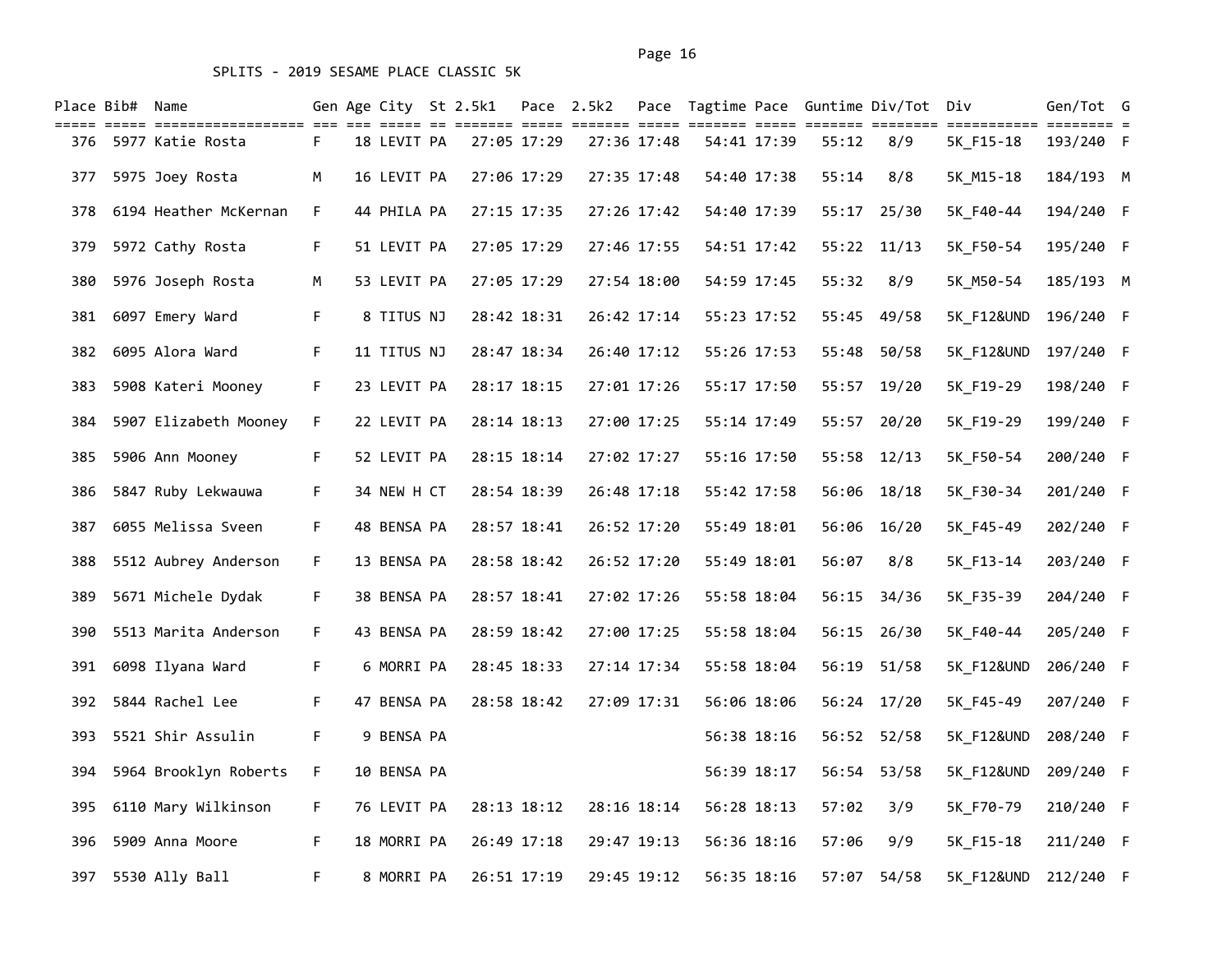|  | 398 6058 Sean Swaim   | M and the set of the set of the set of the set of the set of the set of the set of the set of the set of the set of the set of the set of the set of the set of the set of the set of the set of the set of the set of the set |  | 9 BENSA PA  19:06 12:19  38:12 24:39  57:17 18:29  57:40  50/52  5K M12&UND 186/193  M |  |  |  |
|--|-----------------------|--------------------------------------------------------------------------------------------------------------------------------------------------------------------------------------------------------------------------------|--|----------------------------------------------------------------------------------------|--|--|--|
|  | 399 5803 Cindy Kaeble |                                                                                                                                                                                                                                |  |                                                                                        |  |  |  |
|  | 400 5827 Diane Kling  |                                                                                                                                                                                                                                |  | 55 MORRI PA 28:49 18:35 28:17 18:15 57:05 18:25 57:58 5/6 5K F55-59 214/240 F          |  |  |  |

|     | Place Bib# Name |                                             |    |             | Gen Age City St 2.5k1 |             | Pace 2.5k2 |             |                                         | <b>EEEEE</b> |                           | Pace Tagtime Pace Guntime Div/Tot Div | ===========           | Gen/Tot G |  |
|-----|-----------------|---------------------------------------------|----|-------------|-----------------------|-------------|------------|-------------|-----------------------------------------|--------------|---------------------------|---------------------------------------|-----------------------|-----------|--|
| 401 |                 | ==================<br>5812 Bernadette Kelly | F. | 60 LEVIT PA |                       | 27:57 18:02 |            | 29:33 19:04 |                                         | 57:29 18:33  | 58:10                     | 8/12                                  | 5K F60-69             | 215/240 F |  |
| 402 |                 | 5741 Judy Grillo                            | F. | 68 PHILA PA |                       | 28:35 18:27 |            | 29:14 18:52 |                                         | 57:49 18:39  | 58:20                     | 9/12                                  | 5K F60-69             | 216/240 F |  |
| 403 |                 | 5994 Elizabeth Scafidi F                    |    | 40 LEVIT PA |                       | 28:38 18:29 |            | 29:12 18:50 |                                         | 57:50 18:40  |                           | 58:21 27/30                           | 5K F40-44             | 217/240 F |  |
| 404 |                 | 6033 Sherri Singer-Stac F                   |    | 41 PHILA PA |                       | 29:45 19:12 |            | 28:13 18:12 |                                         | 57:57 18:42  |                           | 58:34 28/30                           | 5K F40-44             | 218/240 F |  |
| 405 |                 | 6117 Heather Winfield                       | F. | 39 CHERR NJ |                       | 29:28 19:01 |            | 28:51 18:37 |                                         | 58:18 18:49  |                           | 58:42 35/36                           | 5K F35-39             | 219/240 F |  |
| 406 |                 | 6116 Alayne Winfield                        | F. | 76 CHERR NJ |                       | 29:37 19:07 |            | 28:56 18:40 |                                         | 58:32 18:53  | 58:56                     | 4/9                                   | 5K F70-79             | 220/240 F |  |
| 407 |                 | 6138 Leo Kiley                              | M  | 5 LEVIT PA  |                       | 26:16 16:57 |            | 32:25 20:55 |                                         | 58:40 18:56  | 59:10                     | 51/52                                 | <b>5K M12&amp;UND</b> | 187/193 M |  |
| 408 |                 | 6069 Dan Taylor                             | M  | 62 BENSA PA |                       |             |            |             |                                         | 59:08 19:05  |                           | 59:33 22/23                           | 5K M60-69             | 188/193 M |  |
| 409 |                 | 6125 Joseph Zalescik                        | M  | 58 TRENT NJ |                       | 29:01 18:44 |            | 30:09 19:28 |                                         | 59:10 19:06  | 59:35                     | 8/9                                   | 5K M55-59             | 189/193 M |  |
| 410 |                 | 5682 Amy Fleming                            | F. | 49 TRENT NJ |                       | 28:59 18:42 |            | 30:13 19:30 |                                         | 59:11 19:06  | 59:37                     | 18/20                                 | 5K F45-49             | 221/240 F |  |
| 411 |                 | 5630 Ellen Coyne                            | F. | 59 LEVIT PA |                       | 29:19 18:55 |            | 29:58 19:20 |                                         | 59:16 19:07  | 59:52                     | 6/6                                   | 5K F55-59             | 222/240 F |  |
| 412 |                 | 5759 Deborah Harker                         | F. | 42 LANGH PA |                       | 29:43 19:10 |            | 29:37 19:07 |                                         | 59:19 19:09  |                           | 59:54 29/30                           | 5K F40-44             | 223/240 F |  |
| 413 |                 | 5631 Tim Coyne                              | M  | 55 LEVIT PA |                       | 29:54 19:18 |            | 29:26 18:59 |                                         | 59:20 19:09  | 59:55                     | 9/9                                   | 5K M55-59             | 190/193 M |  |
| 414 |                 | 6108 Robert Wiley                           | M  | 12 BENSA PA |                       | 29:48 19:14 |            | 30:05 19:25 |                                         |              | 59:53 19:19 1:00:31       | 52/52                                 | 5K M12&UND            | 191/193 M |  |
| 415 |                 | 6107 Lina Wiley                             | F. | 12 BENSA PA |                       | 29:47 19:13 |            | 30:06 19:26 |                                         |              | 59:52 19:19 1:00:31 55/58 |                                       | 5K F12&UND            | 224/240 F |  |
|     |                 | 416 6039 Barbara Spiewak                    | F. | 52 LEVIT PA |                       | 31:00 20:00 |            |             | 31:41 20:27 1:02:41 20:13 1:03:16 13/13 |              |                           |                                       | 5K F50-54             | 225/240 F |  |